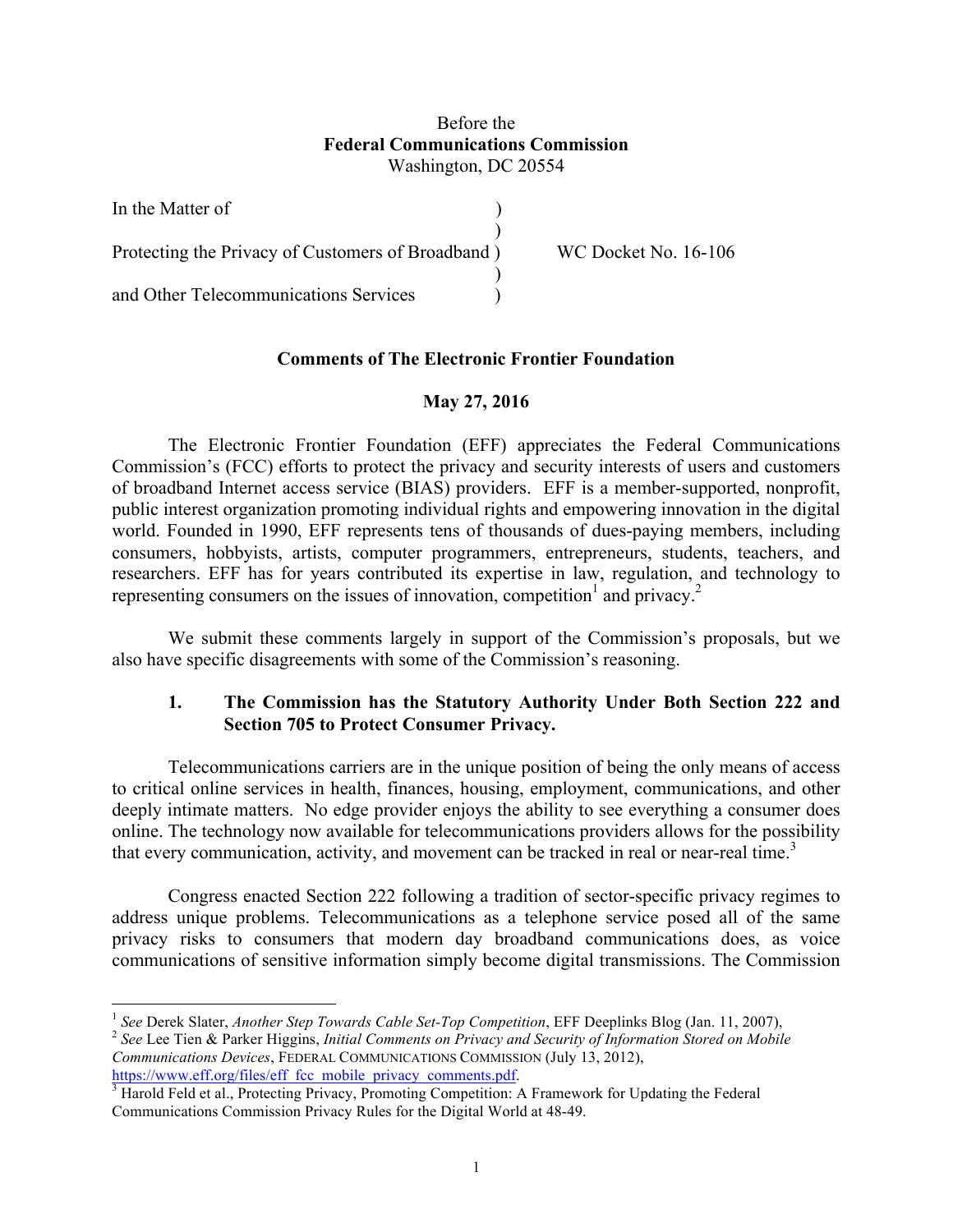is now at a critical point to determine telecommunications providers' statutory obligations under Section 222 to protect consumer privacy.

The FCC has independent statutory authority from Section 222(a) to interpret what falls within the general duty of telecommunications carriers to protect customer data.

*Every telecommunications carrier has a duty to protect the confidentiality of proprietary information of, and relating to, other telecommunication carriers, equipment manufacturers, and customers, including telecommunication carriers reselling telecommunications services provided by a telecommunications carrier.<sup>4</sup>*

A plain reading of Section 222(a) states unambiguously "every telecommunications carrier has a duty to protect the confidentiality of, and relating to…customers."5 Subsequent provisions in Section 222 do not limit the carrier's general duty to protect consumer privacy, but rather address specific obligations and exceptions in addition to that general duty to protect confidential customer information. In no other part of Section 222 is a carrier's "general duty" or "duty" referenced or limited by express statutory text. The statute expressly defines the limitations that do exist. Accordingly, the rules and regulations that enforce Section 222 can be robust so long as the rules are a reasonable interpretation of ambiguous terms in the statutory text. 6

We further agree with the FCC that the general duty of a telecommunications carrier extends beyond just CPNI<sup>7</sup> and applies to all information that includes PII as well (collectively referred to as customer  $PI^8$ ).

The FCC has additional authority to enact rules that ensure that any divulgence or publication of private consumer information does not violate a telecommunications carriers' "general duty to protect" customer  $PI^9$ ; Section 705 of the Communications Act<sup>10</sup> provides the FCC with authority to address the practice of intercepting communications for purposes other than transmission to the intended recipient. Prior to the enactment of the Wiretap Act,<sup>11</sup> only Section 705 of the Communications Act regulated wiretapping at the federal level. The statute clearly prohibits communications personnel from divulging or publishing any information they received or transmitted (or assisted in receiving or transmitting) from "any interstate or foreign communication by wire or radio" to anyone except authorized persons.<sup>12</sup> Federal courts in the years that followed the enactment of Section 705 regularly barred the introduction of evidence acquired from a wiretap in criminal prosecutions.<sup>13</sup>

 $^{4}$  47 U.S.C. § 222(a).<br> $^{5}$  *Id.* 

<sup>&</sup>lt;sup>6</sup> Chevron U.S.A., Inc. v. Natural Resources Defense Council, Inc., 467 U.S. 837 (1984).<br><sup>7</sup> FEDERAL COMMUNICATIONS COMMISSION, Notice of Proposed Rulemaking on

Protecting the Privacy of Customers of Broadband and Other Telecommunications Services at ¶ 57. [hereinafter NPRM]<br><sup>8</sup> NPRM ¶ 57-59

<sup>&</sup>lt;sup>9</sup> *Id.*<br><sup>10</sup> 47 U.S.C. § 605.<br><sup>11</sup> 18 U.S.C. §§ 2510-2522.<br><sup>12</sup> 47 U.S.C. § 605(a).<br><sup>13</sup> *See* Nardone v U.S., 302 U.S. 379 (1939); *See also* Benanti v. *U.S.*, 355 U.S. 96, 78 (1957); *See also* Weiss v.

U.S*.*, 308 U.S. 321 (1939).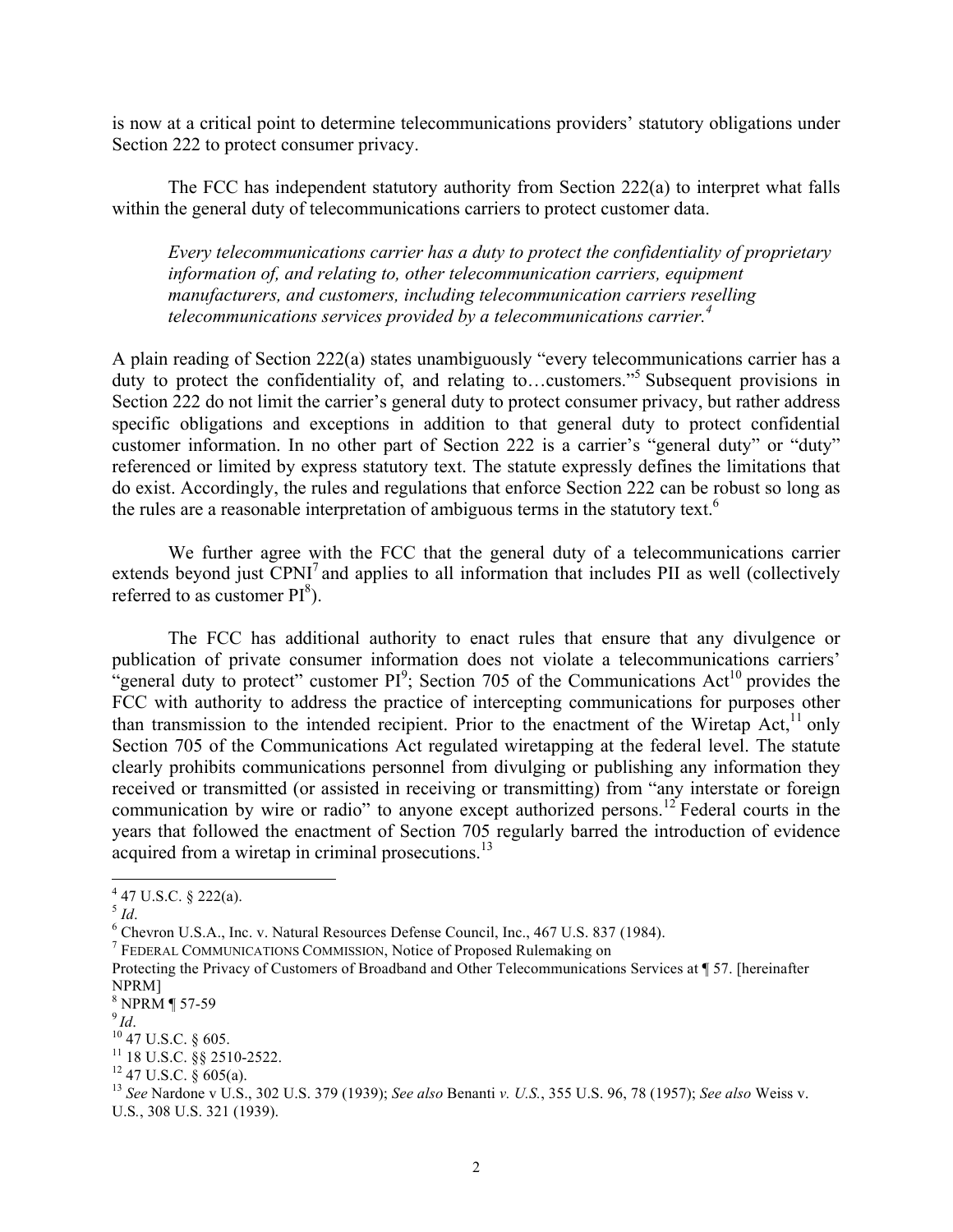Given its early historical interpretation, Section 705 serves as a broad prohibition against the divulgence or publication of a communication's "existence, contents, substance, purport, effect, or meaning thereof, except through authorized channels of transmission or reception."<sup>14</sup> Should the FCC adopt a strong Section 222 general duty framework for telecommunications providers that curtails data collection practices to only activities necessary to provide telecommunications service, Section 705's broad prohibition against divulgence or publication would serve as a clear statutory bar against carriers from selling consumer data for purposes outside the scope of providing telecommunications services. This would prevent telecommunications carriers from bypassing Section 705 by gaining authorization through customer consent and undermining the entire purpose of Section 222's privacy regime.

## **2. What Data Should be Protected and How it Should be Defined.**

Any analysis of broadband privacy must begin with a clear understanding of what data is subject to privacy protections in the first place. EFF generally agrees with the Commission's definitions: the general duty of a telecommunications carrier extends beyond just CPNI<sup>15</sup> and applies to all information that includes PII as well (collectively referred to as customer  $PI<sup>16</sup>$ ). More specific responses to the Commission's questions follow.

The statutory definition of CPNI in  $\S$  222(h)(1) is determinative, and EFF agrees with the broad approach adopted by the Commission in the *2013 CPNI Declaratory Ruling*. 17 That approach was consistent not only with the statutory language but also with its intent to protect consumer privacy. The raw power of BIAS providers to append CPNI to a customer's Internet traffic—something that is not easily detectable by the customer—has already proven to be detrimental to customer privacy in the case of Verizon's UIDH injection.<sup>18</sup> We therefore agree with the Commission's proposal to interpret such information as CPNI whenever it meets the statutory criteria of  $\S$  222(h)(1).

The Commission should provide illustrative examples of broadband CPNI, rather than a comprehensive list.<sup>19</sup> Such a list would likely need frequent updating given the rapid pace of technical change. Illustrative examples, however, will provide useful guidance for providers and reduce compliance costs without risking obsolescence.

For instance, the categories of geo-location information, device identifiers, IP addresses, IP headers, and domain name information are all rightly considered to be CPNI in the BIAS context.<sup>20</sup> These types of information are commonly used to identify individuals in criminal

<sup>&</sup>lt;sup>14</sup> 47 U.S.C. § 605(a).<br><sup>15</sup> NPRM ¶ 57<br><sup>16</sup> NPRM ¶ 57-59<br><sup>17</sup> Implementation of the Telecommunications Act of 1996: Telecommunications Carriers' Use of Customer Proprietary Network Information and Other Customer Information, Declaratory Ruling, 28 FCC Rcd 9609, 9618, ¶

<sup>27 (2013).</sup> <sup>18</sup> Jacob Hoffman-Andrews, *Verizon Injecting Perma-Cookies to Track Mobile Customers, Bypassing Privacy Controls*, EFF Deeplinks Blog (Nov. 3, 2014), <u>https://www.eff.org/deeplinks/2014/11/verizon-x-uidh.</u><br><sup>19</sup> NPRM, ¶ 40.<br><sup>20</sup> NPRM, ¶ 43-46.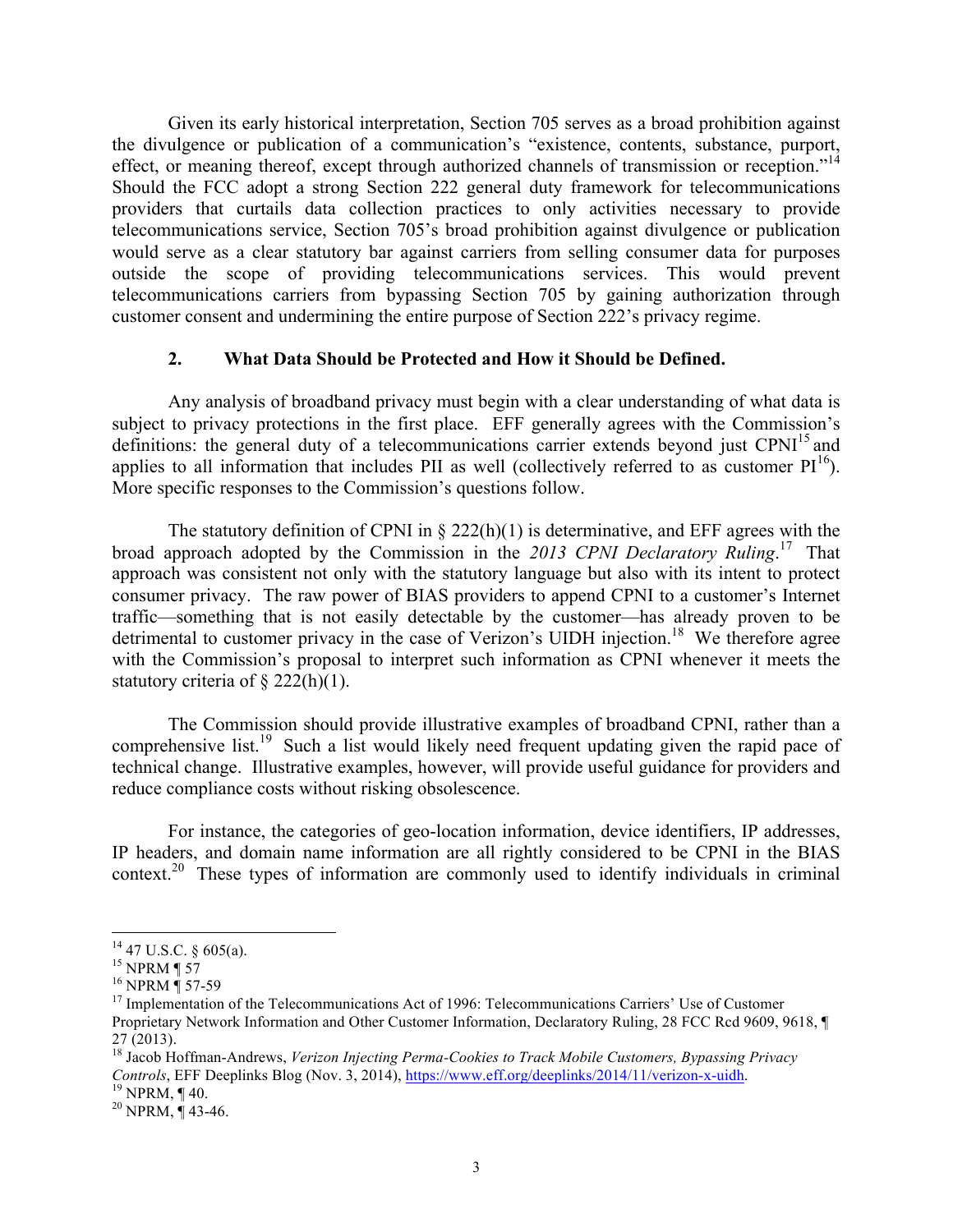investigations or target users for advertising purposes, both offline and online.<sup>21</sup> As such, they clearly implicate customers' privacy interests, and should be protected.

Location information is most obviously CPNI because § 222 specifically protects location information, and it has been clear since the Supreme Court's decision in *United States v. Jones* that there is a reasonable expectation of privacy in one's location, even in a public space, when the government collects such information over a period of time.<sup>22</sup> Research has also shown that the amount of location information needed to identify a person in modern society is counter-intuitively small.23 It thus makes perfect sense to treat location information as CPNI, whether based on signal triangulation or IP address.

The category of traffic statistics should be CPNI for similar reasons. The Commission correctly recognizes that traffic statistics are analogous to call detail records in that they contain enormous amounts of information about a customer's broadband activities as well as patterns that reveal customer location.<sup>24</sup> Obviously, the revelation that the government had been indiscriminately collecting call detail records in bulk under the NSA's so-called "Section 215" program has educated the world about the privacy risks of disclosing a person's calling history.<sup>25</sup> BIAS providers can glean at least as much information about a customer's beliefs and preferences—and likely future activities—from Web browsing history or Internet usage history, <sup>26</sup> especially if combined with port information, application headers, and related information about a customer's usage or devices  $(CPE)$ .<sup>27</sup>

As already noted, we agree with the Commission's proposal to cover both CPNI and PII as customer proprietary information or "customer PI" under the reasoning of the *TerraCom NAL*<sup>28</sup> We note that much information can be sensitive for both economic and privacy reasons; health or medical information is quintessentially considered private in our society, partly because it can affect employer hiring or retention decisions crucial to a person's livelihood, but it is now

https://static.newamerica.org/attachments/12325-the-fccs-role-in-protecting-onlineprivacy/CPNI web.d4fbdb12e83f4adc89f37ebffa3e6075.pdf.<br><sup>24</sup> NPRM, ¶47 ("when the customer is at home, at work, or elsewhere.").<br><sup>25</sup> A study demonstrated that phone metadata alone allowed for researchers to infer medical c

<sup>&</sup>lt;sup>21</sup> Simon Hill, *How Much do Online Advertisers Really Know About You? We Asked an Expert*, Digital Trends (Jun. 27, 2015), *available at http://www.digitaltrends.com/computing/how-do-advertisers-track-you-online-we-found* 

<sup>&</sup>lt;sup>22</sup> United States v. Jones, 132 S.Ct. 945 (2012). Justice Sotomayor noted in her concurrence that even short term monitoring implicates the reasonable expectation of privacy when it generates a "precise, comprehensive record of a person's public movements that reflects a wealth of detail about her familial, political, professional, religious, and

 $\frac{23}{23}$  In regards to wireless BIAS providers, a single smartphone transmission to a cell tower for purposes of providing a telecommunications service reveals the surrounding geography of the user and can be used to infer user activity. This happens even if location information and location tracking applications were deactivated. *See* OPEN TECHNOLOGY INSTITUTE, *The FCC's Role in Protecting Online Privacy,* (Jan. 2016) at 5,

ownership, and more. *See* Jonathan Mayer & Patrick Mutchler, MetaPhone: The Sensitivity of Telephone Metadata (Mar. 12, 2014),  $\frac{http://webpolicy.org/2014/03/12/metaphone-the-sensitivity-of-telephone-metaldata.$ <sup>26</sup> BIAS providers who also offer calling services, especially mobile telephony, would have both sets of data at their

disposal.

<sup>&</sup>lt;sup>27</sup> As the Supreme Court noted in its *Riley* decision, smartphones are both the repository of sensitive personal data as well as an access point to private records stored in other locations; *See Riley v. California*, 573 134 S. Ct. 2473,

<sup>&</sup>lt;sup>28</sup> *See* NPRM, **[** 57 and FN 88.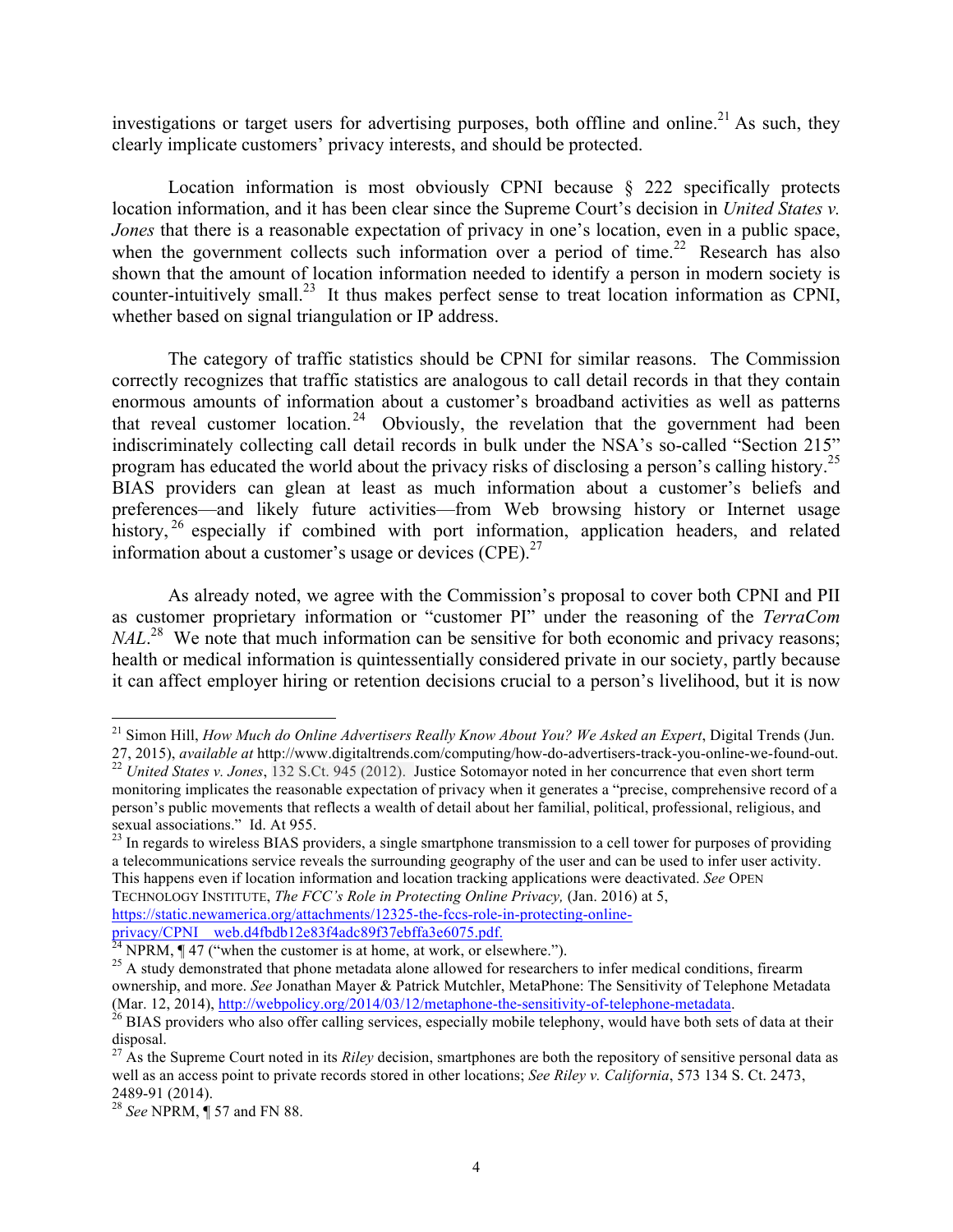well established that individuals can be targeted for advertising purposes or even by those seeking to exploit the mentally ill.<sup>29</sup>

We generally also agree with the Commission's approach to the definition of "personally" identifiable information,"<sup>30</sup> under which illustrative examples of PII would be provided for guidance purposes. In particular, we agree that the Commission must use the concept of "linked or linkable" given the omnipresent and increasingly sophisticated threat of re-identification. The Digital Advertising Alliance's self-regulatory multi-site principles for online behavioral advertising appear consistent with this approach in declaring that "[d]ata has been de-identified when an entity has taken reasonable steps to ensure that the data cannot reasonably be reassociated or connected to an individual or connected to or be associated with a particular computer or device."<sup>31</sup>

The Commission may and should protect the content of communications<sup>32</sup> even though other laws do so. The content of communications is clearly "proprietary" under the logic of *TerraCom NAL*—one need only think of the growth of electronic commerce (including the transmission of credit card numbers and other financial information) to realize that such communications implicate a customer's economic and privacy interests and belongs within the scope of § 222(a). And consistent with the Commission's belief that providers should never use or share such content without express, affirmative consent, consumer privacy interests will be better protected if the Commission establishes a rule requiring exactly that. The need for an explicit consent rule arises because both the Wiretap Act and the Stored Communications Act contain underspecified "consent" exceptions. Both statutes merely require "lawful consent" by a party to the communication without further elaboration; $^{33}$  the text does not specify whether consent must be affirmative, and consent provisions could be buried in privacy policies or terms of service. We therefore endorse a rule that would clearly cover communications content as customer proprietary information and impose a standard of affirmative or opt-in approval to the use or sharing of content, presented to the customer with sufficient notice for informed consent.

If the Commission protects communications content as we suggest and protects CPNI and PII as proposed, it would be unnecessary to treat certain types of information, such as health or medical information, as sensitive and entitled to special protection. Protecting this broad array of CPNI, PII and communications content (in combination) should adequately protect a customer's history of browsing websites about reproductive health concerns, of communicating with medical providers and health insurers, and so on. Conversely, defining categories of "sensitive" information may create a perverse incentive for BIAS providers to identify or inspect protected data in order to determine whether it falls into a "sensitive" category. Protecting the categories we have described without regard to content makes it unnecessary to know the content. Finally,

<sup>&</sup>lt;sup>29</sup> Before the Subcommittee on Communications, Technology, and the Internet, and the Subcommittee on Commerce, Trade, and Consumer Protection of the House Committee on

Energy and Commerce, 111<sup>th</sup> Cong. (2009)(statement of Pam Dixon, Executive Director of World Privacy Forum), *available at* http://www.worldprivacyforum.org/wp-content/uploads/2009/11/TestimonyofPamDixonfs.pdf. <sup>30</sup> NPRM,  $\sqrt{\frac{62}{10}}$ <br><sup>31</sup> Digital Advertising Alliance, Self-Regulatory Principles for Multi-Site Data, *available at* 

https://www.aboutads.info/resource/download/Multi-Site-Data-Principles.pdf<br><sup>32</sup> NPRM, ¶ 67.<br><sup>33</sup> E.g., 18 U.S.C. § 2511(3)(b)(ii); 18 U.S.C. § 2702(b)(3).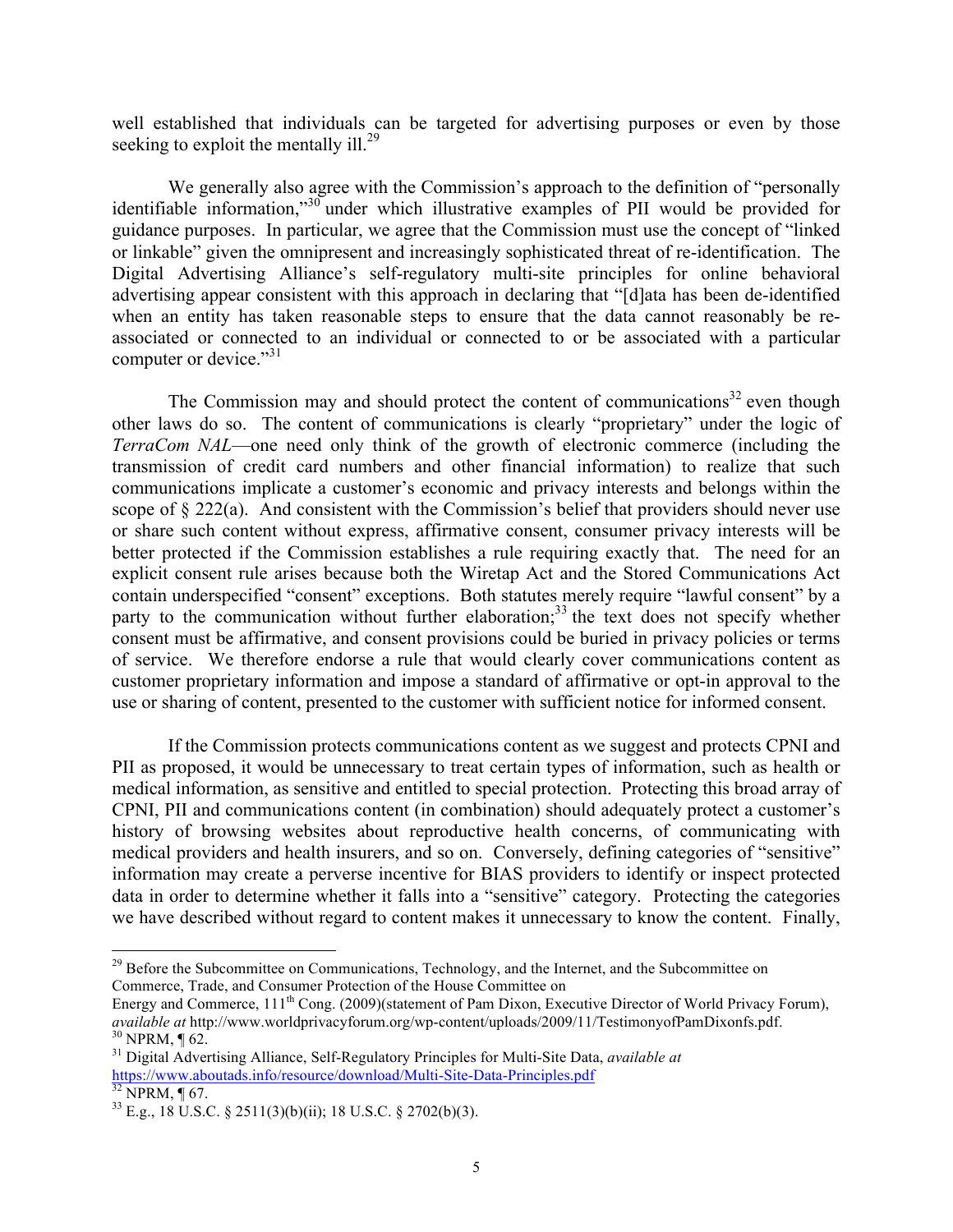given the power of data analysis to make inferences about highly sensitive conditions (such as pregnancy<sup>34</sup>) from seemingly irrelevant data, it is difficult to imagine usable definitions of sensitive categories. For instance, if medical information were sensitive, location information that shows that a person visited a doctor's office or browsing data indicating that a person looked up the address of Planned Parenthood would be sensitive.

We agree with the definitions of opt-out and opt-in approval set forth at  $\P$  68-69; we disagree with the proposal to eliminate the 30-day waiting period. Even if customers are able to "opt out at any time and with minimal effort," this does not address the reality that customers do not, or are often unable to, understand what the provider is doing in the first place or what it means for privacy and security. In today's world of complex privacy threats, it is unwise and unrealistic to assume that customer education about privacy only occurs "inside" the relationship between provider and customer. Watchdog agencies, popular media, technology publications and blogs frequently and usefully "translate" company announcements into terms that vulnerable citizens from various backgrounds can understand.

Relatedly, "communications-related services" should be narrowly defined to avoid expanding the range of opt-out approval. The definition should be limited to "telecommunications services and services related to the provision or maintenance of customer premises equipment,"<sup>35</sup> thus requiring opt-in approval for "information services typically provided by telecommunications carriers."

Finally, the rules for CMRS providers need to be revised. Current rules allow a wireless provider to "use, disclose, or permit access to CPNI derived from its provision of CMRS, without customer approval, for the provision of CPE and information service(s).<sup>356</sup> But an ordinary BIAS provider would need to seek opt-out approval with respect to provision of CPE, and it makes no sense to have different rules. We also agree that the entire category of "information service" should be removed from the rule, consistent with our position on "communications-related services" described above.

### **3. Data Minimization and Retention**

The Commission correctly recognizes that the more customer information that BIAS providers collect and retain, the more they must do to secure that information. Collection and retention of customer information also implicates customer privacy. As noted earlier, the providers' general duty under § 222 to protect customer PI can easily be understood as including duties to not take certain actions—such as not collecting or not retaining information that if exposed or shared would harm the privacy and security interests of the customer.

We also urge the Commission to require BIAS providers to set reasonable retention limits for customer PI. Rules for BIAS providers should be consistent with the framework of the Cable and Satellite Acts, under which entities must destroy personal data if the information is no longer

 <sup>34</sup> Charles Duhigg, *How Companies Learn Your Secrets*, NY TIMES (Feb. 16, 2012),

http://www.nytimes.com/2012/02/19/magazine/shopping-habits.html?  $r=1\&$ hp= $\&$ pagewanted=all.<br><sup>35</sup> We agree that "premises of a person" should include the person as well as a residence or place.<br><sup>36</sup> NPRM, ¶ 81, FN 144.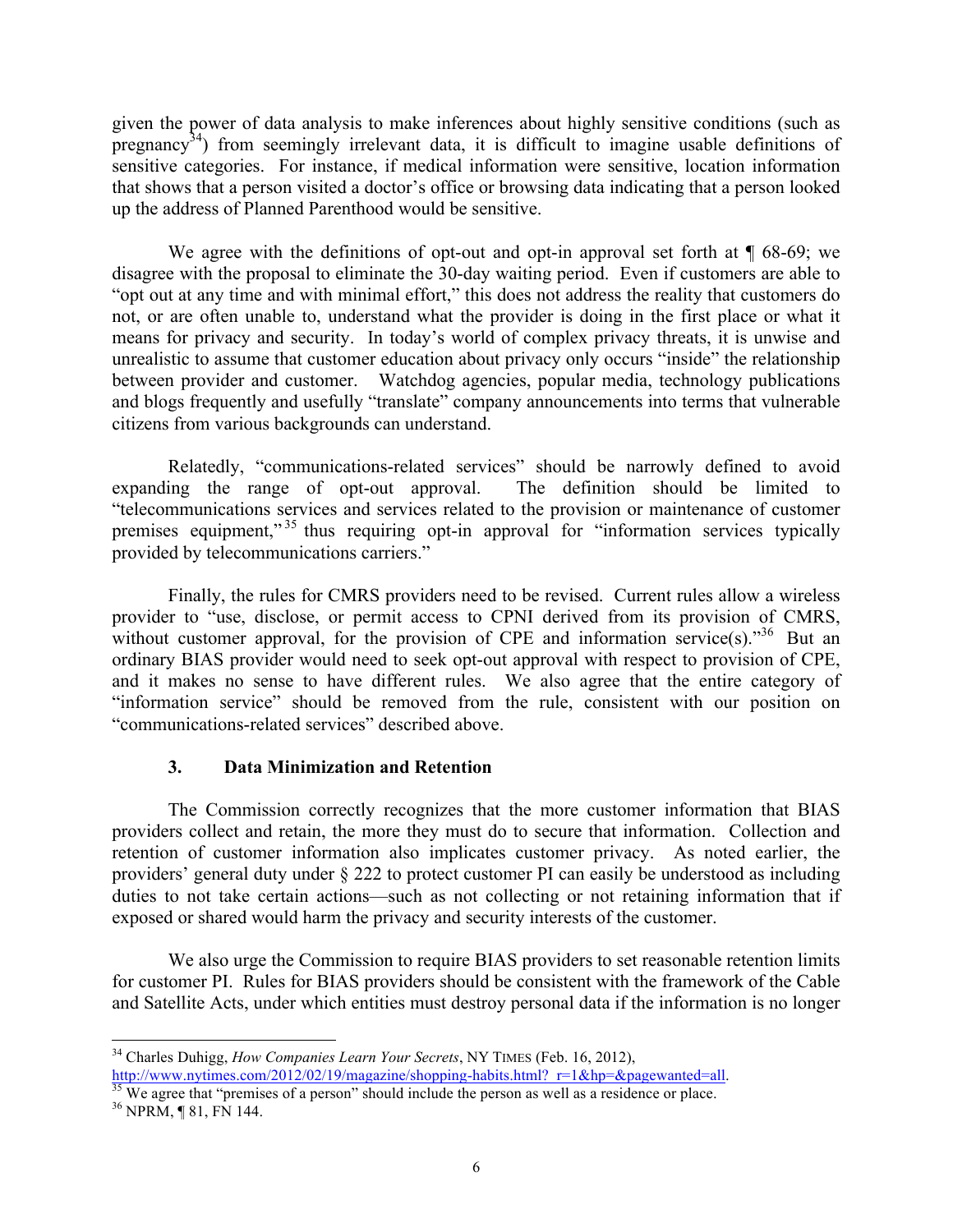necessary for the purpose for which it was initially collected.<sup>37</sup> It may be unnecessary to set specific time limits in all cases, but certain common situations, such as when a customer ends its relationship with the provider, or when a prospective customer does not become a customer, call for a specific short period. Such customers should not be required to deal with a former provider or an entity that never provided services in the first place.

We also recommend that if the Commission uses a flexible standard for time limits in most cases, that attention be paid to BIAS providers' actual retention practices. BIAS providers could be required to report to the Commission and publish their retention policies, while the Commission could audit providers to ensure that their practices meet the standard set forth in their retention policies.

Retention limits should not turn on the category of data, however, if the category is content-based, for the same reasons that we reject using content-based "sensitive" information categories. It may be appropriate to establish a different standard for de-identified data, because properly de-identified data poses less of a security and privacy risk. But differential treatment based on the de-identified status of data is a complex issue because the risks of re-identification are difficult to assess and are known to increase over time as more data about individuals becomes available or as new re-identification techniques are developed.

The Commission should not attempt to "ensure any retention periods are sufficiently flexible to accommodate requests from law enforcement or legitimate business purposes.<sup>338</sup> Quite frankly, it seems impossible to accommodate law enforcement requests while still protecting customers' interests in the privacy and security of their PI. It is our understanding that when the Commission sought to reduce compliance burdens on providers by eliminating the 18 month retention requirement, the FBI was the main reason that it remained. The Commission's 18-month toll billing record retention requirement probably contributed to the creation of programs aimed at exploiting the wealth of call detail records, such as the Hemisphere program<sup>39</sup> and the Section 215 program, and we see no reason to repeat that mistake. A flexible standard should be sufficient to meet legitimate business purposes with no further accommodation. We doubt that retention of customer PI can produce benefits that outweigh the risks of overretention. Do any new consumer products or services exist today because of the Commission's 18-month toll billing record retention requirement?

Finally, the Commission should follow the data destruction model laid out by the Fair and Accurate Credit Transactions  $Act^{40}$  and its implementing regulations, which include a nonexhaustive list of "reasonable measures" for destroying or erasing media such that the data cannot be practicably read or reconstructed.<sup>41</sup> The crucial point is that BIAS providers have a duty to secure customer PI, and must be held accountable if and when they fail.

<sup>&</sup>lt;sup>37</sup> NPRM, ¶ 226-227; *See also* 47 U.S.C. § 551(e), 338(i)(6).<br><sup>38</sup> NPRM, § 228.<br><sup>39</sup> See, e.g., Mike Levine, *DEA Program Puts Phone Company Inside Government Offices*, ABC World News (Sep. 1, 2013), http://abcnews.go.com/blogs/headlines/2013/09/dea-program-puts-phone-company-inside-government-

 $\frac{\text{offices}}{40}$  15 U.S.C. § 1681(w).<br><sup>41</sup> NPRM, ¶ 231.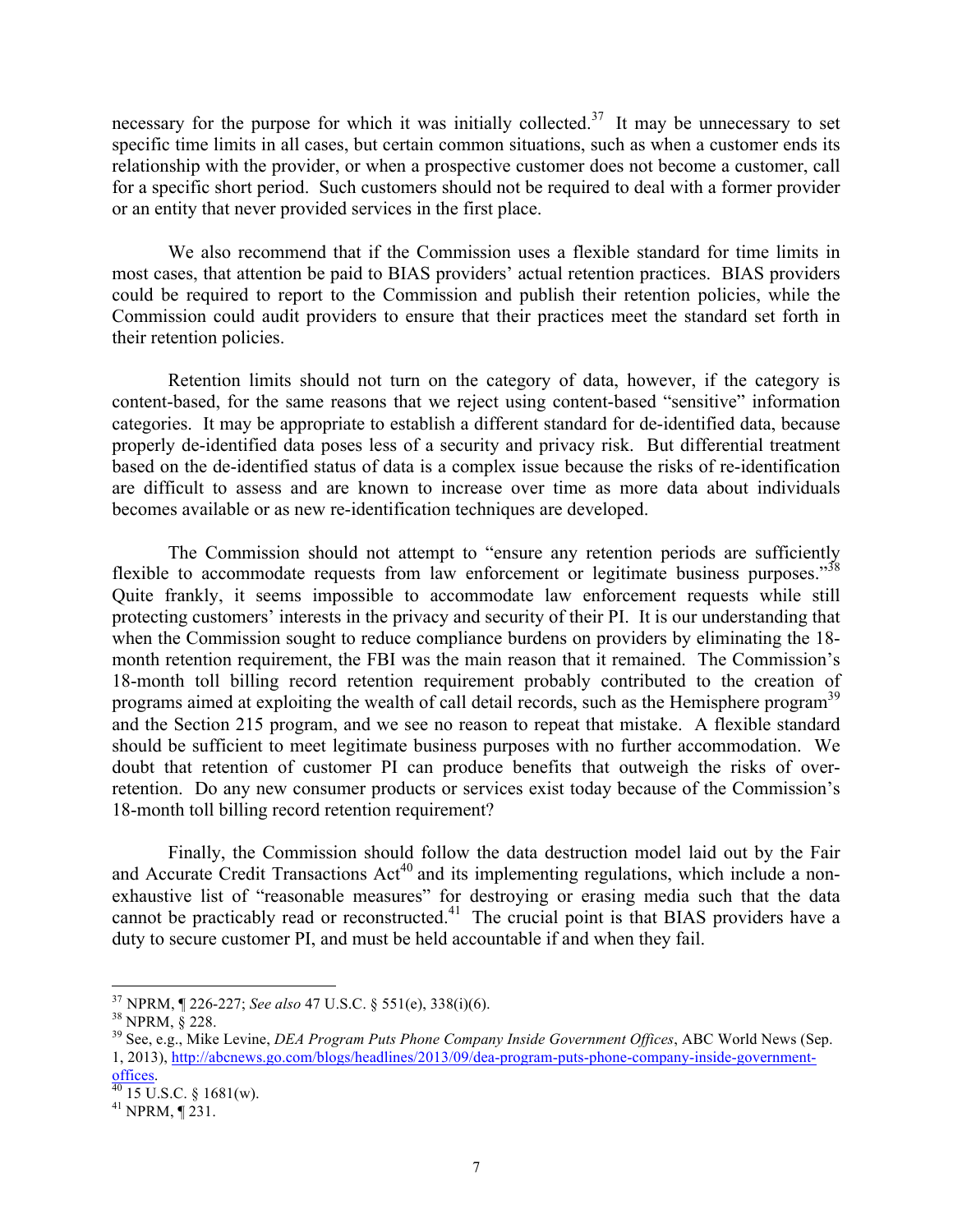#### **4. EFF Disagrees with the Commission's Proposed Consent Framework.**

The Commission's proposed consent framework creates three tiers of consent for use and sharing of customer PI: no approval needed ("implied approval")<sup>42</sup>; opt-out consent; and opt-in consent.

First and most important, EFF questions the "implied approval" category. § 222 is intended to protect customers' proprietary information, which the Commission correctly interprets broadly. We are disturbed that the Commission proposes to eliminate all customer control over PII for a large range of activities, including marketing, and we fail to see how this is consistent with the statute, which imposes a general duty on providers to protect customer privacy and confidentiality. Section  $222(c)(1)$  only refers to the authorization of use of CPNI by law or consent,<sup>43</sup> i.e., by requiring "the approval of the customer." But this concept of "implied approval" simply treats "no approval" as "approval." The "approval" language of § 222 cannot bear that much stress.

We also disagree with the Commission's proposal to interpret the statutory exception in §§ 222(c) and (d) to include "any customer PI, and not only CPNI."44 The exceptions themselves refer to CPNI, and the Commission expressly states that CPNI is in a different category than PII.<sup>45</sup> Given the customer's interest in the sanctity of customer PI, and the broad range of data that the Commission proposes to treat as CPNI in the BIAS context, we see no reason to expand the exception beyond CPNI. Such a duty cannot be waived by customer consent in regards to PII, because the statute only authorizes consent waivers for CPNI.

Moreover, such expansion would have serious effects on customer privacy as well as undermine trust in the Commission's privacy rules. The Commission itself has noted that geolocation information is "particularly sensitive," and asks whether opt-in approval should be required.<sup>46</sup> Yet geo-location information would be CPNI under the Commission's proposal,  $47$ and available under the "implied approval" rubric.

Similarly, were the Commission to include "content" within the category of customer PI, the proposal would seem to permit content disclosure without customer approval. Content should not be disclosed without customer approval; laws like the Stored Communications Act make this clear. This specific proposal to expand disclosure of "any customer PI" appears to be utterly incoherent and inconsistent with Congress's intent to protect customers. We also believe that even when customer approval is "implied," customers should receive clear notice unless prohibited by statute.<sup>48</sup>

<sup>42</sup> NPRM, ¶ 112.<br><sup>43</sup> 47 U.S.C. § 222(c)<br><sup>44</sup> NPRM, ¶ 113; *See also* ¶ 114 (marketing of additional BIAS offerings in the same category of service that the<br>customer already subscribes to); ¶ 115 (statutory exceptions under

<sup>&</sup>lt;sup>45</sup> NPRM, ¶ 57.<br><sup>46</sup> NPRM, ¶ 136.<br><sup>47</sup> NPRM, ¶ 41.<br><sup>48</sup> *E.g.*, § 222(d)(1) specifies disclosure shall not require customer notice.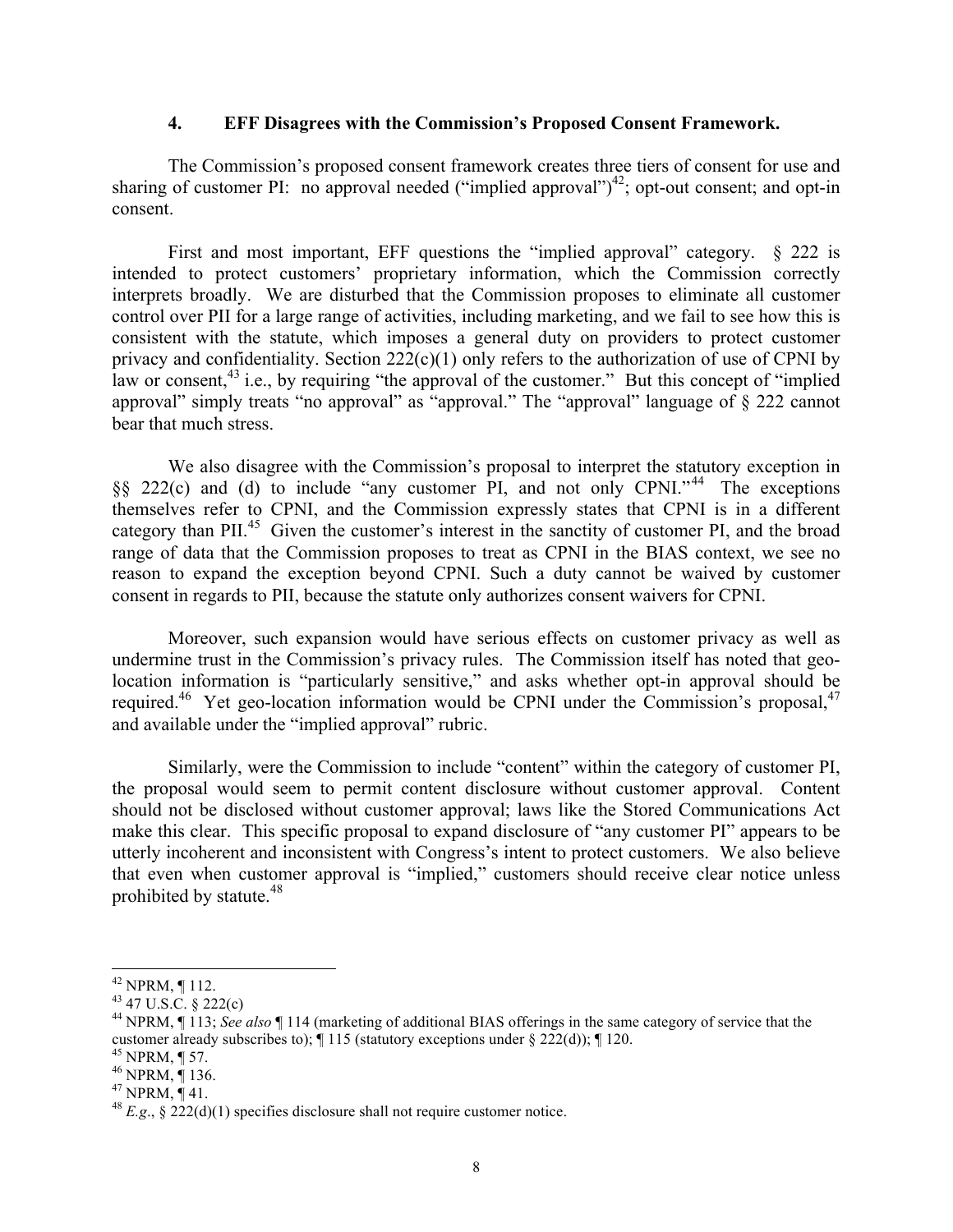The disclosure of call location information for public safety falls into a somewhat different category. We recognize that emergency situations may require somewhat laxer treatment of location data than we would otherwise deem necessary. But nothing in the record to date suggests that more than location is needed, and we see no basis for suddenly allowing "any" customer PI to be disclosed for emergency services.<sup>49</sup> Nor do we believe that the Commission can fairly interpret "call location information" in  $\S$  222(d)(4) to include "broadband usage location information" outside of the VoIP context. For instance, the pen register/trap and trace statute was amended in order to cover Internet activity. We also urge the Commission to require some after-the-fact accountability for emergency disclosures to ensure that location data not migrate out of the hands of statutorily specified recipients.

We agree with the proposal to permit disclosure of CPNI for cybersecurity purposes.<sup>50</sup> Such disclosure, however, should be limited to CPNI, and all such disclosures should be as deidentified as possible; also, such disclosures should only be permitted under § 222 when made to private entities, and not to any governmental entity.

We are more supportive of the Commission's proposal for disclosures that require customer approval.<sup>51</sup> In particular, we agree that opt-in approval should be required for the use and sharing of all customer  $PI^{52}$  and that all affiliates should be treated as third parties.<sup>53</sup> As the Commission notes, companies can qualify as "affiliates" with virtually no obvious connection to a customer's known provider.<sup>54</sup> The Commission also recognizes that competition in the BIAS market is virtually non-existent and switching costs are high, <sup>55</sup> meaning that providers' incentives to cater to the customer relationship are weak in this market.<sup>56</sup>

We note that the Commission's discussion in this section is in extreme tension with its discussion of opt-out approval. Here, the Commission clearly recognizes that providers lack incentives to protect their consumers, yet its discussion of opt-out approval appears to assume that "a carrier's need to maintain a continuing relationship with its customer," along with the threat of liability, "would incentivize the carrier to prevent privacy harms."57 Both cannot be true, and the truth is that providers lack sufficient incentives; this proceeding would be unnecessary if they did not.

<sup>49</sup> NPRM, ¶ 116.<br>
<sup>51</sup> NPRM, ¶ 117.<br>
<sup>51</sup> NPRM, ¶ 122-138.<br>
<sup>52</sup> NPRM, ¶ 126.<br>
<sup>54</sup> NPRM, ¶ 128 and FN 222.<br>
<sup>55</sup> NPRM, ¶ 128 and FN 224.<br>
<sup>56</sup> NPRM, ¶ 128 and FN 224.<br>
<sup>57</sup> NPRM, ¶ 125.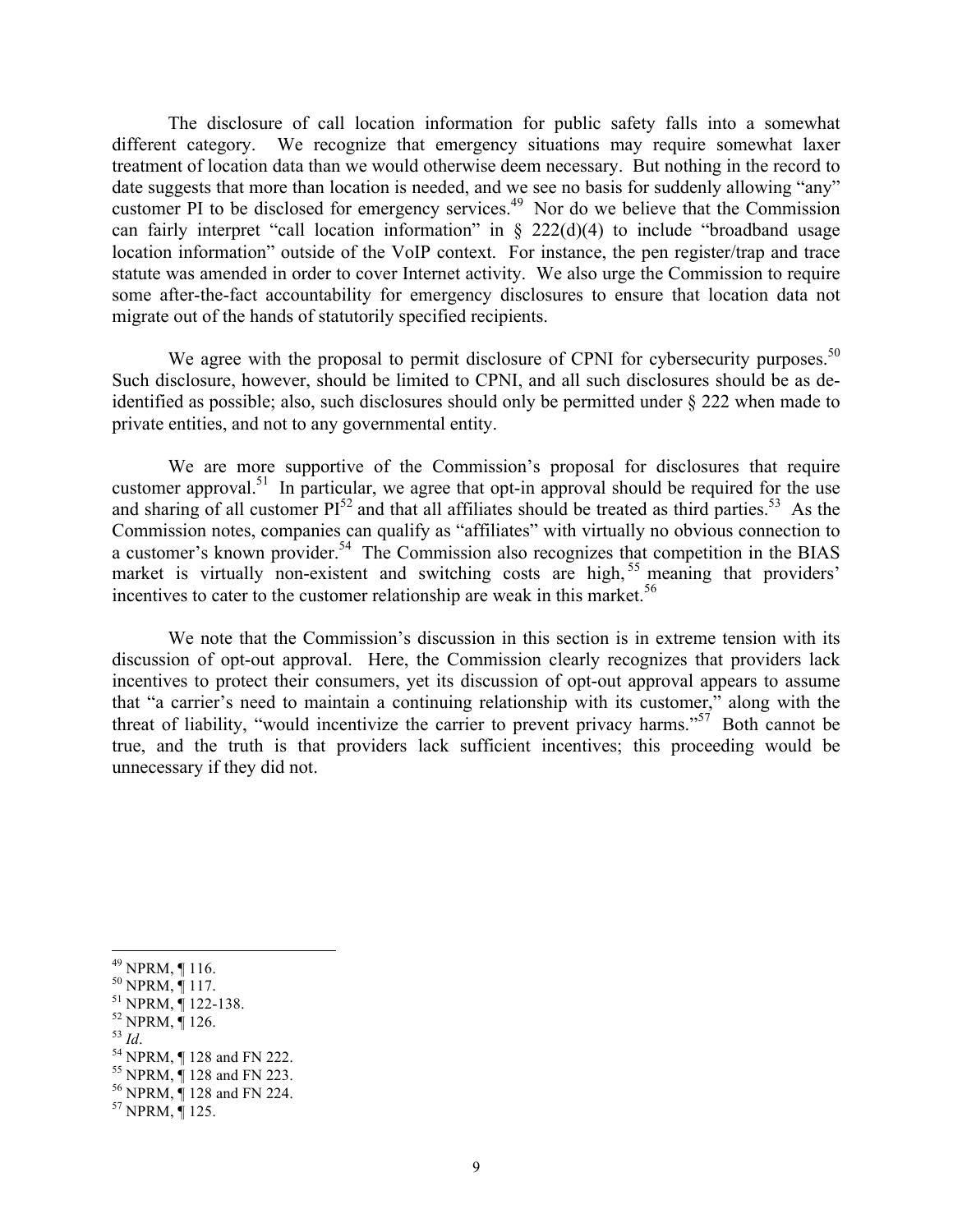### **5. Deep Packet Inspection and Other Issues of Collection Limitation.**

Deep packet inspection (DPI) represents a direct threat to consumers' legally protected privacy because it allows carriers to exploit their unique choke point position as gatekeepers to example all consumer activity online.<sup>58</sup> Early uses of DPI raised several privacy concerns for EFF and other organizations as the conduct engaged by ISPs and third parties appeared to be in direct violation of multiple privacy laws.<sup>59</sup> Modern applications of DPI are even more sophisticated and despite arguments to the contrary that users are able to protect their privacy through encryption, virtual private networks, and multiple devices obfuscating user behavior,  $60$  a vast majority of user activity remains unencrypted and access to domain names alone reveals a treasure trove of information.<sup>61</sup> Furthermore, such arguments of user privacy self-defense are irrelevant as consumers have a statutory right to privacy under the Communications Act and telecommunications carriers have a legal obligation to protect that right. The FCC should ensure that telecommunications carriers do not act in ways that contradict their statutory obligations to protect confidential consumer information.

Therefore, as part of its general duty to protect customer PI, the FCC should find that carriers must refrain from utilizing deep packet inspection (DPI) of content that exceeds what is required of them to provide telecommunications service.<sup>62</sup>

More generally, the Commission should impose data minimization duties with respect to both the initial collection of customer PI as well as its retention.<sup>63</sup> Such limits will ensure that common carriers that enjoy liability protections<sup>64</sup> do not engage in activities unnecessary to their core purpose of providing telecommunications service. The level of market concentration in regards to high-speed broadband access of 25 Mbps and the inability of consumers to switch

 <sup>58</sup> Upturn, What ISPs Can See – Clarifying the Technical Landscape of the Broadband Privacy Debate (March 2016), https://www.teamupturn.com/reports/2016/what-isps-can-see. [hereinafter Upturn Study] <sup>59</sup> Letter to Congressman Edward Markey and Congressman Joe Barton, available at

https://www.cdt.org/files/privacy/20080606markeybarton.pdf.<br><sup>60</sup> Peter Swire et al., Online Privacy and ISPs: ISP Access to Consumer Data is Limited and Often Less than Access<br>by Others, (Feb. 2016), http://peterswire.net/

<sup>&</sup>lt;sup>61</sup> The Upturn Study noted that "many sites still don't encrypt: for example, in each of three key categories that we examined (health, news, and shopping), more than 85% of the top 50 sites still fail to encrypt browsing by default." In regards to volume versus sensitivity, the study noted that gigabytes of data consumers from watching a movie online does not reveal information as sensitive as megabytes of data from visiting the domain name

www.webmd.com. *See generally* Upturn Study.<br><sup>62</sup> As the Communications Act explains, "telecommunications" means the "*transmission, between or among points specified by the user, of information of the user's choosing, without change in the form or content of the information as sent and received*." *See* 47 U.S.C. § 153(50).

A "telecommunications carrier" is defined as "*any provider of telecommunications service, expect that such term does not include aggregators of telecommunications services (as defined in section 226 of this title). A telecommunications carrier shall be treated as a common carrier under this chapter only to the extent that it is engaged in providing telecommunications services, except that the Commission shall determine whether the*  provision of fixed and mobile satellite service shall be treated as common carriage." See 47 U.S.C. § 153(51).<br><sup>63</sup> See supra Part 3.<br><sup>64</sup> See 47 U.S.C. § 230 (The Communications Decency Act shields Internet access provide

from any "information provided by another information content provider," including customers and other users; *See also* 50 U.S.C. § 1885(a) (granting retroactive immunity to telecommunications providers for assisting the federal government in surveillance activities).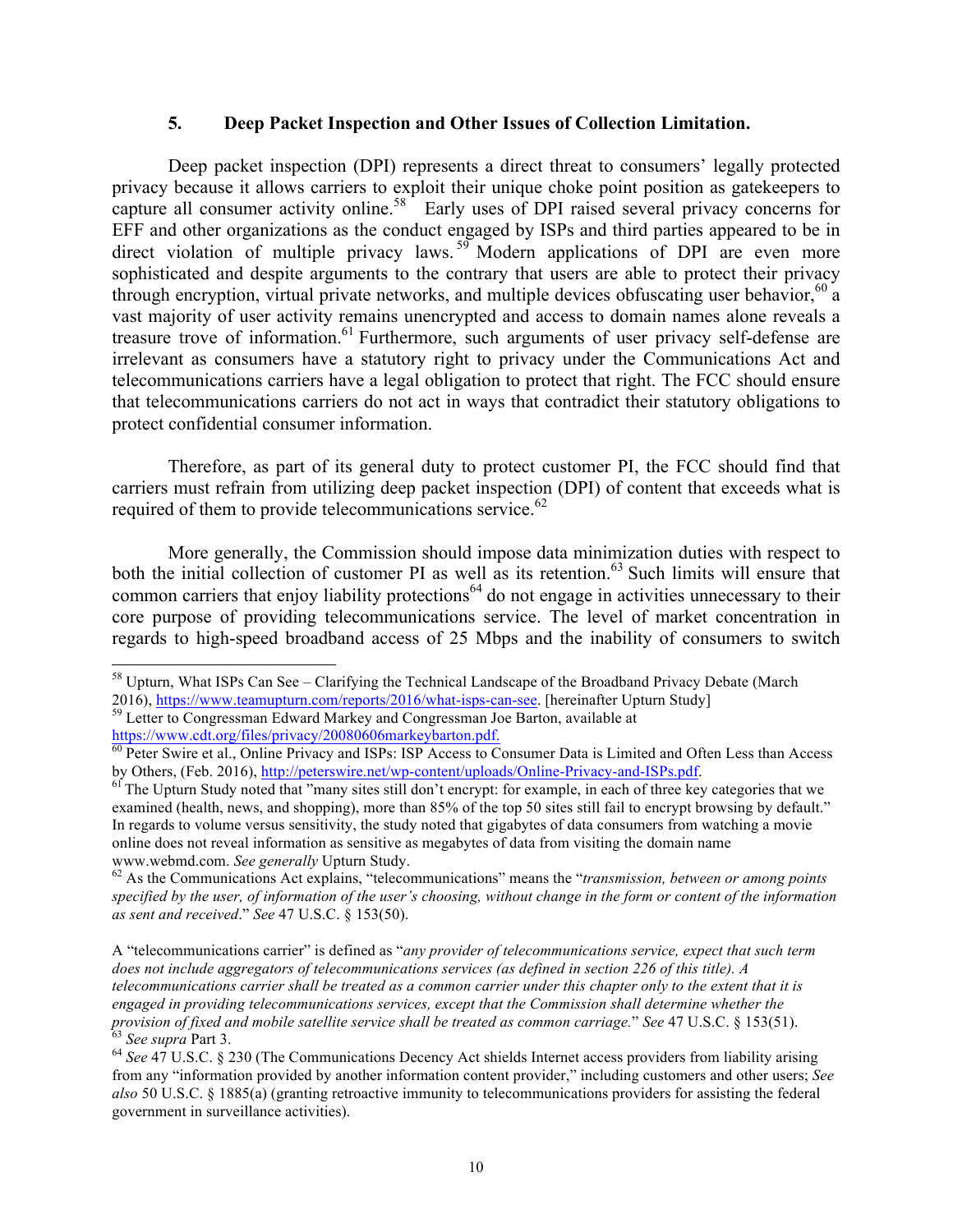further bolsters the need for a robust general duty framework.<sup>65</sup> It will also provide the strongest assurance that common carriers can fulfill their mandate to protect sensitive private information by avoiding the possibility of becoming a repository of such valuable information and subject to malicious attacks from foreign governments and criminal actors.

A recent data breach provides a simple example of the importance of minimization. In October 2012, Comcast discovered that the names, addresses, and telephone numbers of approximately 75,000 California XFINITY Voice customers (and more across the country) who had requested and paid for a non-published directory listing and/or unlisted telephone number, had been posted on a publicly available Comcast-sponsored directory listing website, Ecolistings. The victims were Comcast subscribers who had paid \$1.50 every month for an unlisted or non-published listing in order to help guard their privacy, and protect their personal information.<sup>66</sup>

The crucial point here is that Comcast failed basic minimization principles. Until October 2012, it was Comcast's practice to send both non-published listings and published listings to its "directory listing" agent, while placing a "privacy flag" on the non-published listings. Unfortunately, many California customers who elected non-published status prior to December 2009 were mistakenly not flagged as "non-published" and thus made available for publishing in July 2010. <sup>67</sup> This was a basic, yet spectacular, failure to minimize. The nonpublished listings should never have been sent or disclosed to Comcast's agent in the first place. A "privacy flag" is no substitute for not disclosing the information.

The most simple and straightforward solution is ensuring that a carrier simply cannot expose, leak, or disclose data that it literally does not possess. No legal or technical precaution can compare. Should the Commission follow our recommendations, the agency will provide robust protection of consumer privacy by ensuring that telecommunication carriers are unable to exploit their unique and powerful position as gateways to the internet<sup>68</sup> to engage in data collection and privacy monetization practices that consumers do not understand as necessary to their line of business.

<sup>66</sup> Investigation into the Operations, Practices, and Conduct of Comcast Phone of California, LLC (U-5698-C) and *its Unauthorized Disclosure and Publication of Comcast Subscribers' Unlisted Names, Telephone Numbers, and Addresses* (*Comcast Investigation*). Some of the documents in this proceeding are available at http://docs.cpuc.ca.gov/SearchRes.aspx?DocFormat=ALL&DocID=78432340. EFF Senior Staff Attorney and

<sup>&</sup>lt;sup>65</sup> As the FCC Chairman noted, seventy five percent of Americans only have one choice in high-speed broadband of 25 mbps and higher. *See* Prepared Remarks of FCC Chairman Tom Wheeler, *The Facts and Future of Broadband* 

Adams Chair for Internet Rights Lee Tien was a witness in the California Public Utilities Commission enforcement action.

 $\frac{67}{67}$  A copy of the Settlement Agreement, Appendix B (Stipulated Facts), from which the facts in this paragraph are taken, is *available at*<br>http://www.tellusventure.com/downloads/comcast/cpuc\_comcast\_settlement\_17sep2015\_appendix.pdf.

http://www.tellusventure.com<br><sup>68</sup> Upturn Study; *See also* Princeton University letter from Nick Feamster, *available at* https://fttuploads.s3.amazonaws.com/fcc-cpni-nprm.pdf.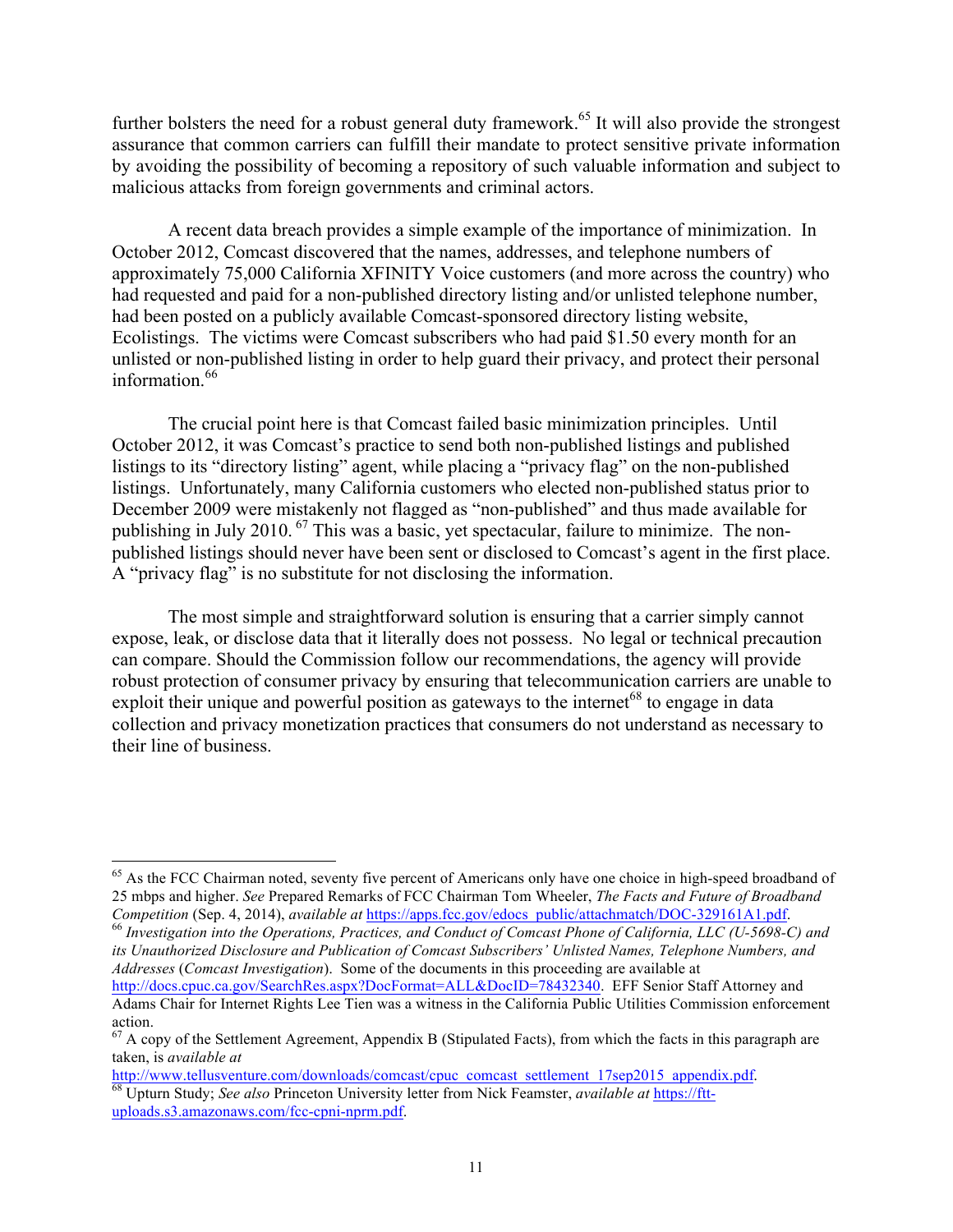#### **6. Customers should not have to pay for privacy.**

The Commission should prohibit business practices that offer customers financial inducements for their consent to use and share customer PI, because such practices are prone to abuse. AT&T's Gigapower Premiere pricing program illustrates the problem: AT&T nevertheless uses the web browsing information of customers who are not part of the express use-and-sharing program.<sup>69</sup> Customers who pay more for privacy do not get the benefit of their bargain, and it is extremely difficult for such a customer to ever know one way or the other. More generally, as the Commission correctly observes, consumers generally do not understand the implications of such sharing, and many consumers are uncomfortable with exchanging their personal information for "free" services.<sup>70</sup>

#### **7. Transparency**

As we emphasized in our comments in the NPRM for the Open Internet Order, transparency is critically important.<sup>71</sup> Transparency is just as necessary in the area of BIAS provider use and sharing of customer PI as it is in the area of network management. To that end, the current transparency proposal in the NPRM is a good start, but we suggest several improvements.

First, the Commission asks if BIAS providers "should provide customers with information concerning their data security practices or their policies concerning the retention and deletion of customer PI."<sup>72</sup> While it is not necessary for BIAS providers to detail their data security practices, the disclosure of data retention and deletion policies is critically important. One of the key ways many customers will evaluate the privacy practices of BIAS providers is by looking at how long they retain different types of data: a privacy-focused customer would certainly prefer a BIAS provider that has a shorter retention period. Additionally, as discussed above in Section 3, the Commission should require BIAS providers to destroy customer PI once a customer no longer subscribes to the BIAS provider's services. However, if the Commission chooses not to enforce such a requirement, then it is vital that BIAS providers disclose how they handle customer PI after a customer terminates their relationship with the BIAS provider (at least in the case where the account is in good standing when it is terminated). If BIAS providers are allowed to retain customer PI for ex-customers, then those customers have a right to know whether or not a BIAS provider will retain their PI indefinitely, or will cease to use it once the customer ceases being a customer.

Second, the Commission asks if BIAS providers should be required to disclose "the specific entities with which they intend to share customer PI, rather than the categories of

<sup>&</sup>lt;sup>69</sup> NPRM,  $\P$  259, FN 402.<br><sup>70</sup> For discussion of the problems with the "free" business model, see Chris Jay Hoofnagle & Jan Whittington, *Free: Accounting for the Internet's Most Popular Price*, 61 UCLA L. Rev. 606 (2014); Katherine J. Strandburg, Free Fall: The Online Market's Consumer Preference Disconnect, NYU School of Law, Public Law Research Paper No. 13 – 62 (2013).

<sup>71</sup> Electronic Frontier Foundation, *ISPs Mislead Public, FCC About Protecting the Open Internet* (Sep. 15, 2014), https://www.eff.org/press/releases/isps-mislead-public-fcc-about-protecting-open-internet.<br><sup>72</sup> NPRM, ¶ 85.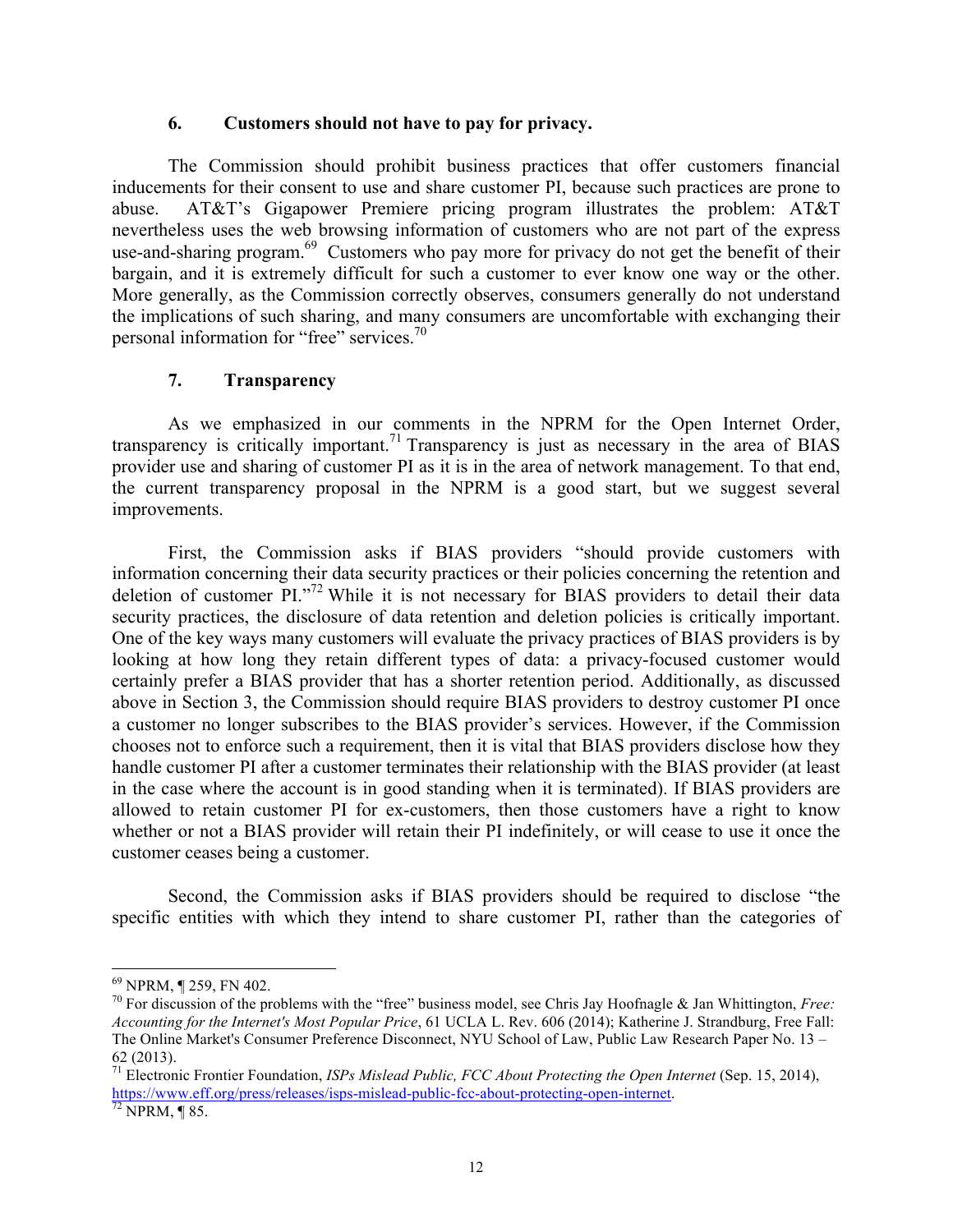entities."<sup>73</sup> The answer to this question is an unequivocal "Yes." The cost of compliance with this requirement is negligible: a BIAS provider simply needs to post the information on their privacy disclosure webpage—an act that costs almost nothing. Yet the benefits of such a requirement would be tremendous, particularly with respect to opt-in sharing of customer PI. After all, customers may not trust the privacy practices of entire categories of entities (say, online advertising networks), but may trust specific entities (say, online advertising networks which have particularly good privacy policies). By providing their customers with more specific information, BIAS providers will actually increase the chances that customers opt in to allowing their data to be shared, something that will presumably benefit both customers and BIAS providers. Moreover, this data is generated by customers themselves, and their interest in whom the data is shared with far outweighs any competitive benefit a BIAS provider might gain by keeping its data-sharing agreements a secret.

Next, regarding material changes in BIAS provider privacy notices, the Commission's intuition that BIAS providers should be required to obtain express affirmative consent before making material retroactive changes to their privacy policies is correct.<sup>74</sup> In particular, simply continuing to subscribe to the BIAS provider's services must not be considered to constitute express affirmative consent. Further, where the customer has a long-term contract with the BIAS provider (e.g., has agreed to pay for a year of service in order to lock in a particular price), denying consent to retroactive privacy policy changes should not invalidate that customer's contract; to do otherwise would create a significant power imbalance when it comes to long-term BIAS provider contracts. (After all, customers usually have very little recourse when they want to get out of such a contract, but any BIAS provider that wanted to get out of a contract in order to raise a price could then simply introduce a change to its privacy practices so offensive that no customer would agree to it, thus invalidating the contract.)

In any case, notice of material changes to a BIAS provider's privacy policy should be made to the customer at least 30 days ahead of the scheduled changes (e.g., in the bill the customer receives the month before the changes take effect).

Fourth, regarding the format of BIAS provider privacy policies, it is clear that the development of a standardized template for disclosure that can serve as a safe harbor will help to ease the regulatory burden on BIAS providers, and could also help customers better understand BIAS provider privacy practices.<sup>75</sup> The Commission also asks whether BIAS providers should be required to provide a "privacy dashboard."<sup>76</sup> It is certainly vital that BIAS providers provide their customers with all of the capabilities such a privacy dashboard would provide, so that customers may easily exercise their privacy rights. However, creating such a dashboard might prove to be a particularly heavy burden for small BIAS providers. (For example, small providers may find it easier to manually process requests received via email or phone for the correction of inaccurate customer PI, than to develop a full-fledged web-based interface.) As such, BIAS providers should simply be required to provide customers all of the options such a dashboard would provide (particularly the ability to review any customer PI the BIAS provider maintains,

<sup>&</sup>lt;sup>73</sup> NPRM, ¶ 85.<br><sup>74</sup> NPRM, ¶ 100.<br><sup>75</sup> NPRM, ¶ 90.<br><sup>76</sup> NPRM, ¶ 95.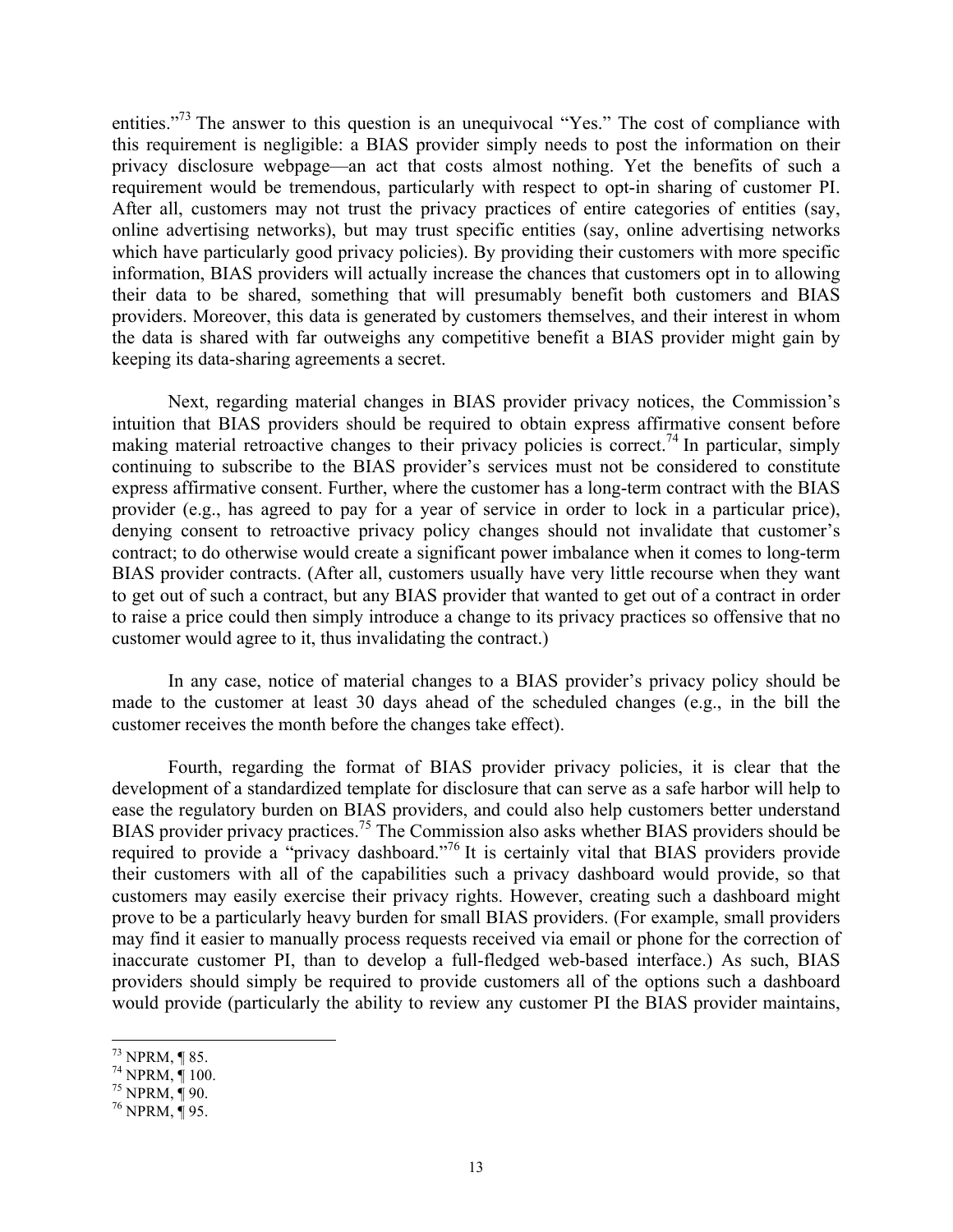correct inaccurate customer PI, and request the deletion of data that is not necessary for providing the underlying broadband service), and an online privacy dashboard should not be dictated as the only way BIAS providers could satisfy such a requirement.

Finally, the Commission asks if privacy transparency requirements should be different for mobile BIAS providers.<sup>77</sup> Given some of the most egregious privacy practices to date have been at the hands of mobile BIAS providers<sup>78</sup>, and that mobile BIAS providers are privy to even more sensitive information than fixed BIAS providers (e.g. mobile location)<sup>79</sup>, it is vital that the privacy transparency requirements that apply to mobile BIAS providers be as strict as those applied to fixed BIAS providers, if not stricter.

## **8. Anonymization/Aggregation of CPNI**

The issues surrounding aggregation, de-identification, and re-identification of the data BIAS providers collect about their customers are complex,<sup>80</sup> and the proposals regarding aggregate customer PI are a good start. However, several improvements could be made in order to increase the robustness of any aggregation methods BIAS providers use.

The Commission correctly suggests that the threshold to use for the definition of aggregate customer PI is that no part of any aggregate customer PI data be "reasonably linkable to a specific individual or device." <sup>81</sup> The Commission also asks if it "should develop a list of identifiers that must be removed from data in order" for it to be considered aggregated; $82$  such a list should be offered only as guidance, and not as a minimal set of identifiers that guarantees BIAS providers any sort of safe harbor. This is because, as the Commission notes, the field of reidentification is constantly advancing, and any such list would quickly become obsolete when it comes to ensuring that data cannot be re-identified to specific customers or devices.

Further, given continued advances in the field of re-identification, there is good reason to be concerned about the effectiveness and reliability of whatever methods BIAS providers choose to use in order to ensure that aggregate customer PI is not linkable to a specific individual or device. In order to ensure that the data BIAS providers share truly is unlinkable, the Commission must add a transparency requirement that would force BIAS providers, whenever they use a new method for generating aggregate customer PI, to disclose the details of that method to their customers (or preferably, directly to the public). This would expose the methods BIAS providers use for aggregation and de-identification to independent analysis by the academic community and other researchers, thereby ensuring that whatever methods BIAS providers use are truly impervious to any attempts to re-link the data to a specific individual or device.

 <sup>77</sup> NPRM, ¶ 102. 78 Hoffman, *supra* note 18. <sup>79</sup> Yves-Alexandra de Montjoye et. al., *Unique in the Crowd: The Privacy Bounds of Human Mobility*, Nature.com Scientific Reports (Mar. 25, 2013),  $\frac{http://www.nature.com/articles/step01376.}_{80}$ <br>
<sup>80</sup> NPRM, ¶ 154.<br>
<sup>81</sup> NPRM, ¶ 154.<br>
<sup>82</sup> NPRM, ¶ 163.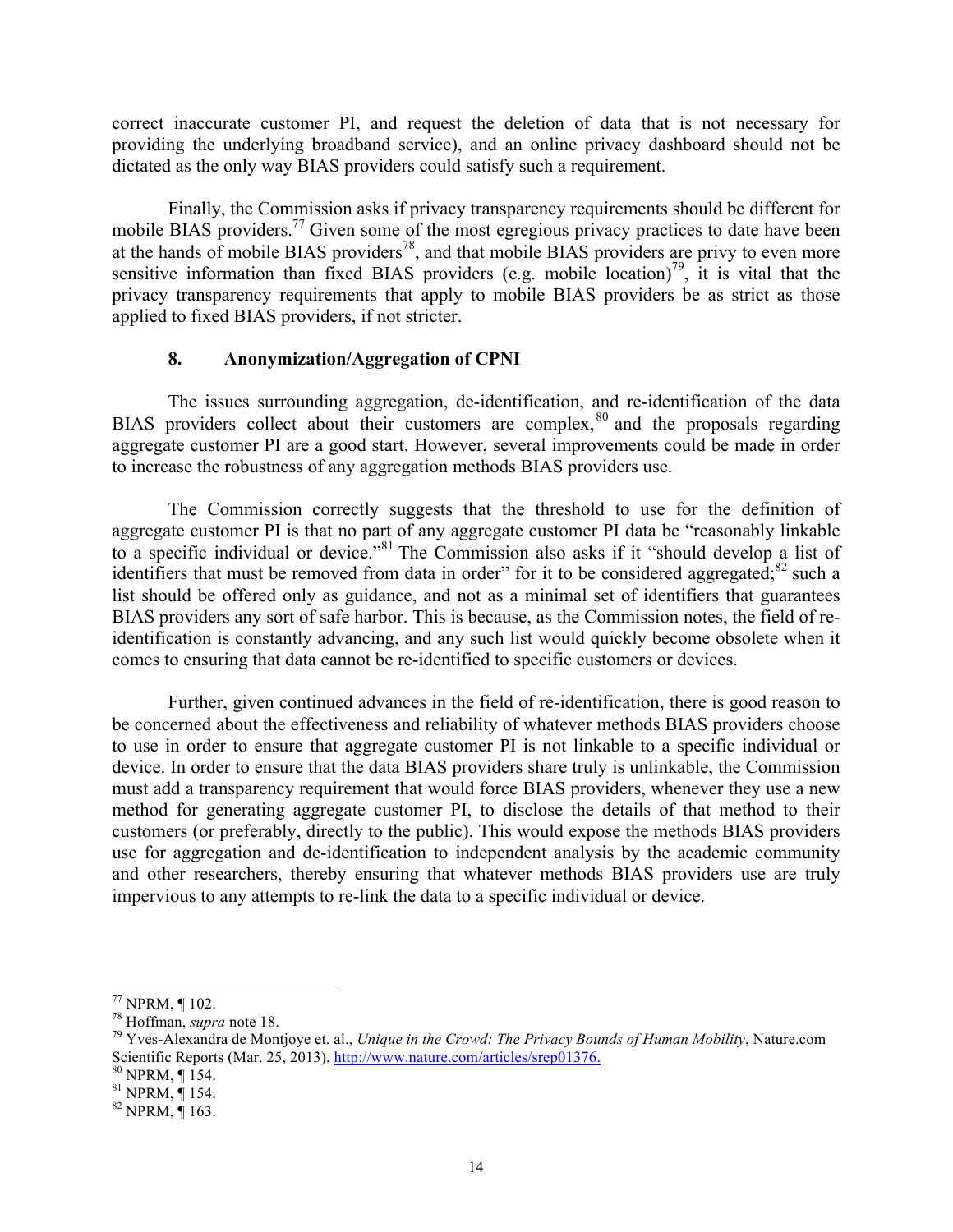The alternative is essentially "security through obscurity." If BIAS providers are *not* required to disclose the methods they use to generate aggregate CPI (as in the current proposal), then there will be no other active pressure on BIAS providers to use more robust aggregation methods, and the lack of public scrutiny will inevitably lead to the use of weak aggregation methods instead. Then, when aggregate CPI is inevitably targeted and leaked in a data breach, that CPI will end up being much easier to re-link to individuals than if the aggregation algorithms that generated it had been subject to scrutiny from the beginning.

A transparency requirement of the sort we propose should require a BIAS provider to disclose enough information that an objective independent analyst with knowledge of deidentification and aggregation techniques would be able to evaluate the method's efficacy. At the very least, this should include:

- 1. The minimum number of customers whose data are used as an input to the deidentification/aggregation algorithm,
- 2. All of the specific types of data that are an input to the de-identification/aggregation algorithm,
- 3. How the algorithm processes those data types into aggregate information, and finally
- 4. The form of the resulting data that the BIAS provider then shares.

As an example, suppose a BIAS provider wanted to share the top 100 IP addresses its customers sent traffic to (as ranked by traffic volume per customer), broken down by zip code. A corresponding aggregation transparency disclosure might then look something like:

"We may share the top 100 IP addresses our customers send traffic to, broken down by zip code. In order to aggregate this information, we first rank the IP addresses each customer sends traffic to by the amount of traffic sent. Then, for each IP address that appears in the top 100 for at least 30 customers, we compute its average rank. We then share those average ranks and their corresponding IP addresses."

Given that these sorts of disclosures are likely to be of interest to academic researchers and watchdog groups, providing them to each customer individually may be unnecessary. Instead, aggregation transparency disclosures could be included along with the other information regarding transparency that the Open Internet Order requires BIAS providers to post on their websites. In particular, BIAS providers should not have to share this part of their privacy disclosure with customers at the point of sale.

Regarding the sharing of aggregate customer data, the Commission suggests that BIAS providers should be required "to contractually prohibit any entity to which the BIAS provider discloses…aggregate customer data from attempting to re-identify that data." <sup>83</sup> In order to test the effectiveness of the BIAS provider's aggregation methods, an exception should be added to this requirement so that BIAS providers may share aggregate data with some entities explicitly for the purposes of re-identification. This exception should be designed to allow BIAS providers to take advantage of the expertise of academics, privacy researchers, and other interested parties who offer to test the efficacy of BIAS providers' aggregation methods using the actual aggregate

 <sup>83</sup> NPRM, ¶ 161.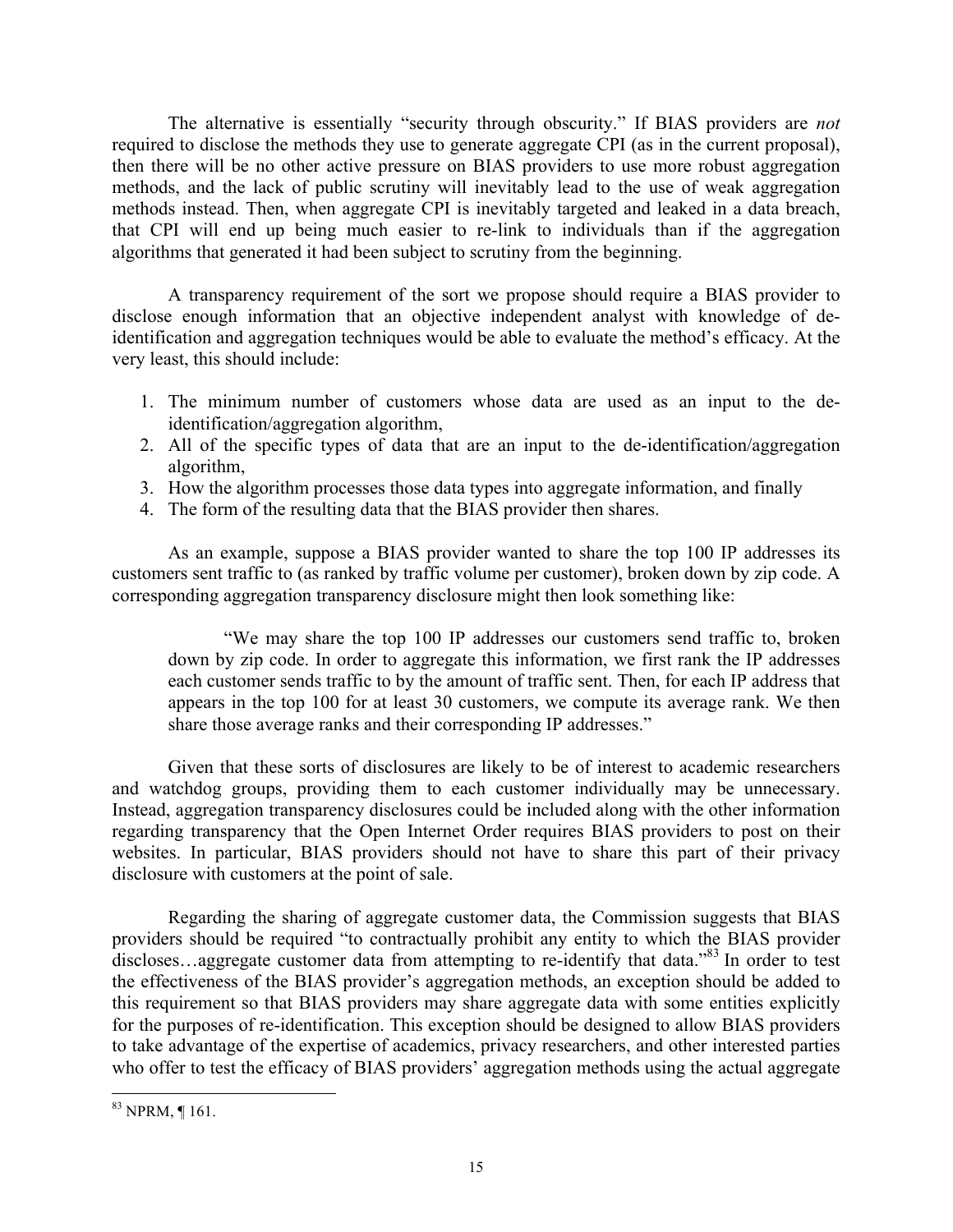data. Such an exception should require that these third parties not further share any re-identified data (except with the BIAS provider itself) or use the data for any other purpose.

Finally, the Commission's conclusion that de-identified but non-collective data does not fall under the exception for use and disclosure of aggregate customer data enumerated in §222(c)(3) is correct, precisely because such data is not collective.<sup>84</sup> As such, de-identified noncollective data falls under the general use and disclosure prohibitions of  $\S222(c)(1)$ , and should be subject to the proposed opt-out and opt-in customer consent requirements described in the rest of the NPRM.

## **9. BIAS Providers Should be Accountable for Third-party Misuse of CPNI.**

We agree with the Commission's proposal to require that BIAS providers take responsibility for the use of customer PI by third parties with whom they share such information,  $85$  precisely because the privacy purposes of  $\frac{1}{5}$  222 can easily be "vitiated by the actions of agents."86 Such responsibility should persist for as long as the data is in the third party's hands. Such an approach has long been part of the HIPAA Privacy Rule regarding "business associates." Prior to the Omnibus Rule promulgated after enactment of the Health Information Technology for Economic and Clinical Health (HITECH) Act, HIPAA covered entities were required to use standardized contracts (business associate agreements (BAA)) to create contractual liability for such third parties, but monitoring and enforcement were left to the covered entity. Unfortunately, HIPAA covered entities were less than diligent about overseeing BAAs. Under the current HIPAA rules, the government can now directly proceed against business associates for violating BAAs. Given this experience in the health arena, the Commission should require the specific contractual commitments laid out in ¶ 212, and should require publication of any such contracts to facilitate monitoring for compliance.

# **10. Any "Unlawful Use" Exceptions Must Be Carefully Circumscribed.**

If the customer privacy rules for BIAS providers are to contain any express or implied exception for "unlawful use" of broadband services, the Commission should take care to limit the scope of that exception, especially with respect to accusations of copyright or trademark infringement.

BIAS providers, along with other Internet intermediaries, are protected against most forms of liability for unlawful acts by Internet users.<sup>87</sup> In particular, businesses including BIAS providers who merely transmit data are not liable for copyright infringement by third parties, <sup>88</sup>

<sup>&</sup>lt;sup>84</sup> NPRM, ¶ 165.<br><sup>85</sup> NPRM, ¶ 174.<br><sup>86</sup> NPRM, ¶ 210 and FN 337.<br><sup>87</sup> Section 230 of the Communications Decency Act, 47 U.S.C. § 230, shields "interactive computer service[s]," including Internet access providers, from liability arising from any "information provided by another information content provider," including customers and other users. Intellectual property laws and Federal criminal laws are exempted. *Id.*, § 230(e).<br><sup>88</sup> *See, e.g.*, *Religious Tech. Ctr. v. Netcom On-Line Communications Servs., Inc.*, 907 F. Supp. 1361, 1370 (N.D.

Cal. 1995) ("Although copyright is a strict liability statute, there should still be some element of volition or causation which is lacking where a defendant's system is merely used to use a copy by a third party."; *CoStar*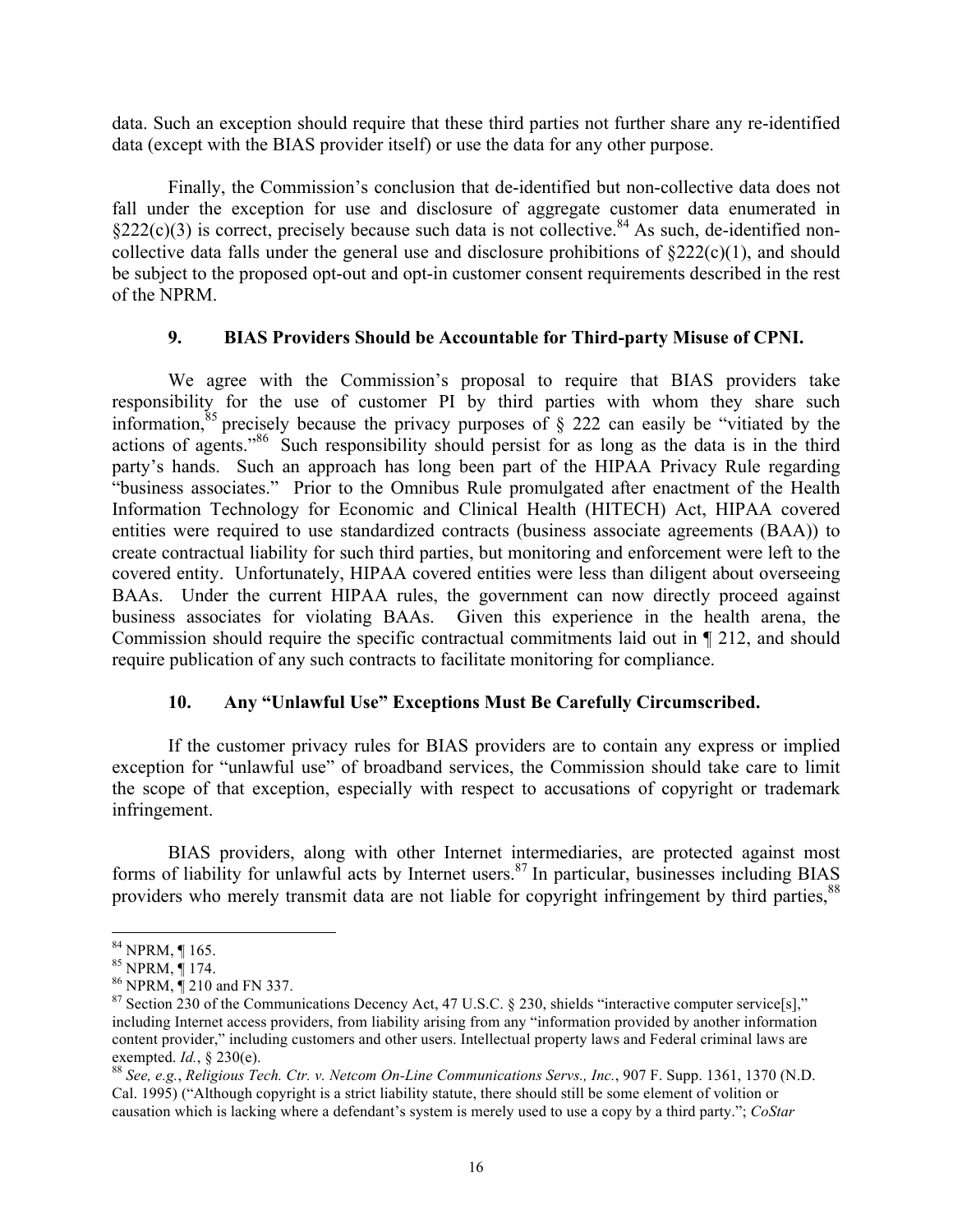can obtain protection against most copyright remedies for such infringement,<sup>89</sup> and have no duty to prevent trademark infringement by users.<sup>90</sup> These protections have been vital to the development of the Internet economy, both because they create predictability and lower compliance costs for service providers, and because they remove incentives for Internet intermediaries to proactively block communications, a phenomenon that can chill free speech.

Recently, despite these strong statutory policies against Internet intermediaries acting as intellectual property enforcers, those intermediaries, including BIAS providers, are facing increasing pressure to do just that. Major U.S. Internet service providers today participate in private, voluntary copyright and trademark enforcement regimes despite having no legal duty to do so. For example, five major BIAS providers implemented the voluntary "Copyright Alert System" in 2013, which involves monitoring of Internet communications that use various peerto-peer protocols, leading to interruptions of service for Internet subscribers as "mitigation measures."<sup>91</sup> Future private enforcement could include deep packet inspection (DPI) by BIAS providers, or other privacy-intrusive means, to detect infringement. These arrangements are driven by vertical integration $92$  and close commercial ties between BIAS providers and major content producers, and by threats of new legislation to erode providers' protections against liability.

There are two reasons why the Commission should take caution in this area. First, broadband providers are poorly placed to determine whether or not content passing through their services is infringing or otherwise unlawful, which is why the law generally does not require them to make such determinations.<sup>93</sup> Deciding when use of the Internet is "unlawful" is a task generally reserved to attorneys, law enforcement, and courts. A loophole broadly permitting DPI, or the disclosure of customer information to third parties, based on voluntary copyright and trademark enforcement activities, would give BIAS providers incentive to be cavalier about making these difficult determinations.

Second, such an exception could easily swallow the rule; BIAS providers could excuse any number of privacy-intrusive practices by asserting that they were intended to target infringement. For example, the NPRM refers to Comcast's controversial use of DPI, discovered in 2007, to surreptitiously identify and block peer-to-peer traffic.<sup>94</sup> That roundly criticized practice led to Commission enforcement action and ultimately helped to shape the 2015 Open Internet Order.<sup>95</sup> However, had Comcast justified that invasion of privacy as a voluntary attempt

<u> 1989 - Andrea San Andrea San Andrea San Andrea San Andrea San Andrea San Andrea San Andrea San Andrea San An</u>

http://www.copyrightinformation.org/wp-content/uploads/2013/02/Memorandum-of-Understanding.pdf.<br><sup>92</sup> *See, e.g.*, "Comcast completes NBC Universal merger," Reuters (Jan. 29, 2011),

*Group, Inc. v. LoopNet, Inc.,* 373 F.3d 544, 555 (4th Cir. 2004) ("Agreeing with the analysis in *Netcom*, we hold that the automatic copying, storage, and transmission of copyrighted materials, when instigated by others, does not render an ISP strictly liable for copyright infringement under §§ 501 and 106 of the Copyright Act.").<br><sup>89</sup> 17 U.S.C. § 512(a).

<sup>&</sup>lt;sup>90</sup> *See, e,g, Tiffany (NJ) Inc. v. eBay Inc.*, 600 F.3d 93 (2d Cir. 2010).<br><sup>91</sup> Center for Copyright Information, Memorandum of Understanding (July 6, 2011),

http://www.reuters.com/article/us-comcast-nbc-idUSTRE70S2WZ20110129; Kevin Fitchard, "The Real Reason<br>Verizon bought AOL," Fortune (June 24, 2015), http://fortune.com/2015/06/24/verizon-gains-aol/.

<sup>&</sup>lt;sup>93</sup> See supra notes 87-90.<br><sup>94</sup> NPRM ¶ 264 & n.414.<br><sup>95</sup> In the Matter of Protecting and Promoting the Open Internet, Report and Order, GN Docket No. 14-28 (rel. Mar. 12, 2015) ¶¶ 65, 111.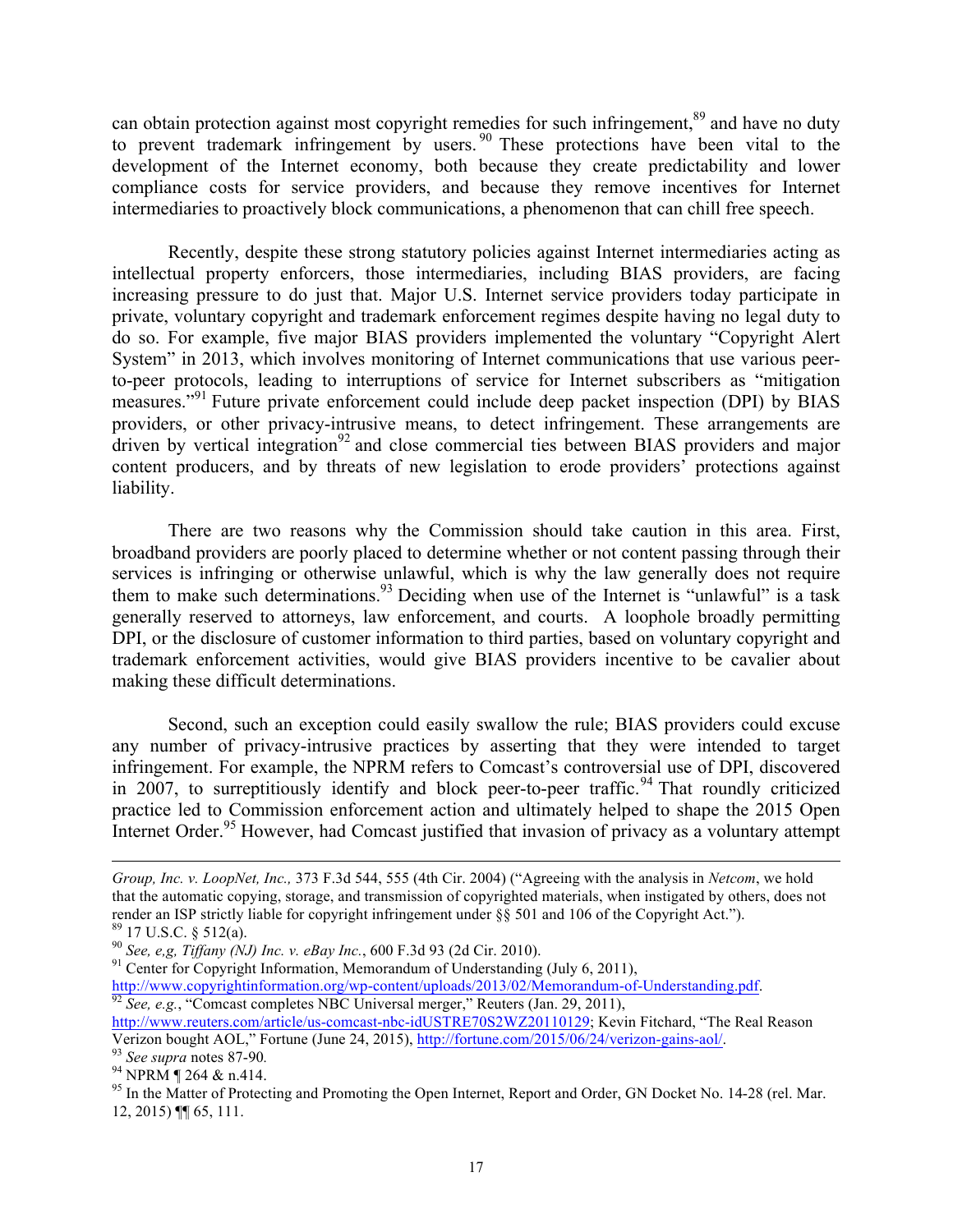to reduce copyright infringement conducted over peer-to-peer protocols, a broad or vague "unlawful use" exception could have excused Comcast's conduct.

Mere accusations of "unlawful" Internet use cannot justify disclosures of customer information. Under the law of many states, a subpoena for personally identifying information of an Internet user in a civil case alleging unlawful communications cannot issue unless the complaining party can show, using available facts, that a violation of law has occurred.<sup>96</sup> Intellectual property claims, as with other claims of unlawful communications, require a factual showing and an opportunity for the alleged wrongdoer to respond before a disclosure of PII can be compelled. <sup>97</sup> These decisions provide guideposts for the Commission regarding BIAS customer privacy.

To avoid undermining important legal protections for speech and privacy, the Commission should make clear that any exception relating to "unlawful use" of broadband services does not apply to copyright or trademark infringement unless 1) specific, concrete instances of infringement are identified, 2) the customer is given notice and an opportunity to challenge any otherwise prohibited use or disclosure of CPI; and 3) any otherwise prohibited use or disclosure of CPI be limited to what is necessary to initiate legal action or otherwise remedy the infringement. Collection or retention of CPI for the purpose of preventing "unlawful" use of the Internet should not be allowed except where it is explicitly permitted by FCC rules, or required by court order. Voluntary preemptive monitoring or prevention of intellectual property infringement should not, by itself, qualify for any "unlawful use" exception.

#### **Conclusion**

We support the FCC updating its privacy regulations. The obligations of telecommunications carriers have evolved in the broadband marketplace. Every telecommunications carrier holds a general duty to protect customer PI.<sup>98</sup> The FCC has clear legal authority to establish regulations to detail the contours of that general duty and related legal responsibilities.<sup>99</sup> Congress enacted the privacy provisions within the Communications Act in order to make clear that telecommunications carriers' customers and competitors would have their private information protected. By not acting, the FCC will place the burden on the user community to protect their own privacy interests and in many instances it is impossible for them to completely shield their online activity from their BIAS provider.

The Commission should establish that a telecommunications carrier's general duty comes in direct conflict with many uses of DPI and only allow its use when directly related to the provisioning of BIAS.<sup>100</sup> By doing so, the rules will ensure privacy protections for broadband

 <sup>96</sup> *See, e.g.*, *Dendrite Int'l v. Doe No. 3*, 342 N.J. Super. 134, 775 A.2d 756 (N.J. App. 2001); *Doe v Cahill*, 884 A.2d 451 (Del. 2005).

<sup>97</sup> *See, e.g.*, *In re BitTorrent Adult Film Copyright Infringement Cases*, 296 F.R.D. 80, 83 (E.D.N.Y.), *report and recommendation adopted sub nom. Patrick Collins, Inc. v. Doe 1*, 288 F.R.D. 233 (E.D.N.Y. 2012) (noting that accused infringer was given "an opportunity to move to quash" a subpoena to his or her Internet service provider for PII).

<sup>98</sup> See *supra* Part 1. <sup>99</sup> *Id*. <sup>100</sup> *See supra* Part 5.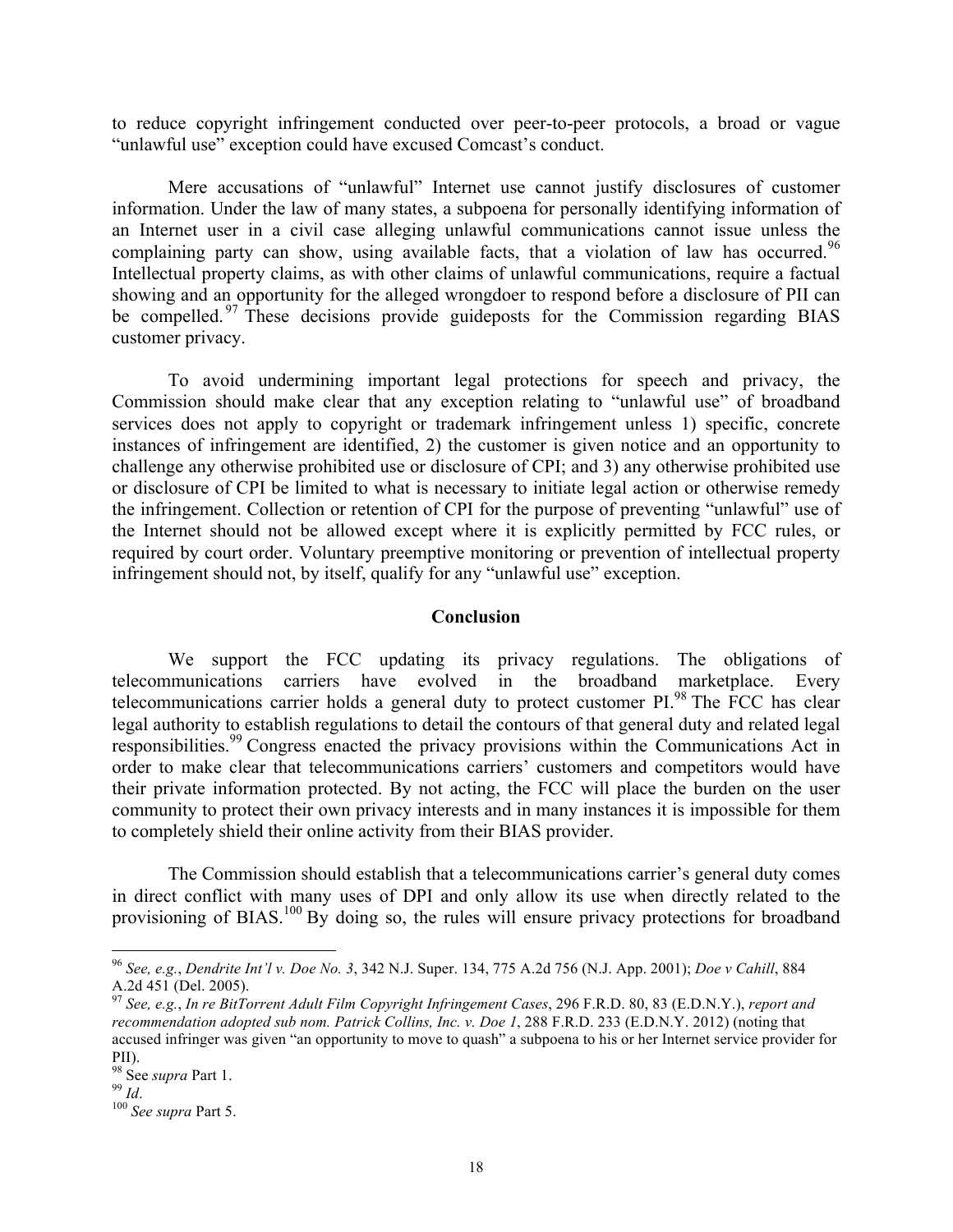consumers by avoiding the dangers of excessive information collection. We strongly urge caution when contemplating exceptions to the rule and how DPI should be allowed to search for "unlawful uses" of broadband service, particularly in the areas of copyright and trademark infringement.<sup>101</sup> Vertical integration or close commercial ties between content producers and broadband providers raises concerns that a broad exception to inspect for "unlawful uses" would defeat the goals of protecting consumer privacy by making all content subject to inspection. In order to avoid this outcome, the Commission's exceptions must be narrowly defined and require a provider to give notice to the customer.<sup>102</sup>

EFF agrees with the broad approach the FCC adopted in its 2013 CPNI Declaratory Ruling and the interpretations of what falls within CPNI under  $\S$  222(h)(1) as well as the agency's definition of PII and of "customer PI." We recommend that the FCC provide an illustrative but not exhaustive list of examples to the industry and update it frequently as technology changes to reduce compliance costs and avoid obsolescence.<sup>103</sup> In regards to other definitions, the FCC should define "communications-related services" narrowly in order to avoid an expansion of opt-out approval that would defeat the underlying customer protections.<sup>104</sup>

The FCC should avoid establishing retention rules that attempt to accommodate requests from law enforcement and legitimate business purposes, as that would make it impossible to protect consumers' interests in privacy. Rather, the FCC should solely be focused on meeting the legitimate business purposes as well as follow the data destruction model under the Fair and Accurate Credit Transactions Act.<sup>105</sup> We further urge the agency to establish clear transparency rules of retention and deletion practices in order for the public to ensure compliance and robustness.<sup>106</sup>

We disagree with the proposal to remove the 30-day waiting period as customers do not or often are unable to ascertain what the provider intends to do with their information. We further disagree with the Commission's consent framework in regards to a three tiers approach.<sup>107</sup> An implied approval category that allows for a telecommunications carrier to treat "no approval" as essentially approval contradicts the language of § 222. Lastly, decisions on an opt-out approval process by the Commission must be firmly rooted in protecting consumers and not rely on non-existent provider incentives of maintaining a relationship with their customers. Telecommunications providers have resisted the FCC from establishing clear robust privacy protections for consumers as it directly impacts their interests in monetizing their customers' online activity.

 <sup>101</sup> *See supra* Part 10. <sup>102</sup> *Id*. <sup>103</sup> *See supra* Part 2. <sup>104</sup> *Id*. <sup>105</sup> *See supra* Part 3. <sup>106</sup> *See supra* Part 7. <sup>107</sup> *See supra* Part 4.